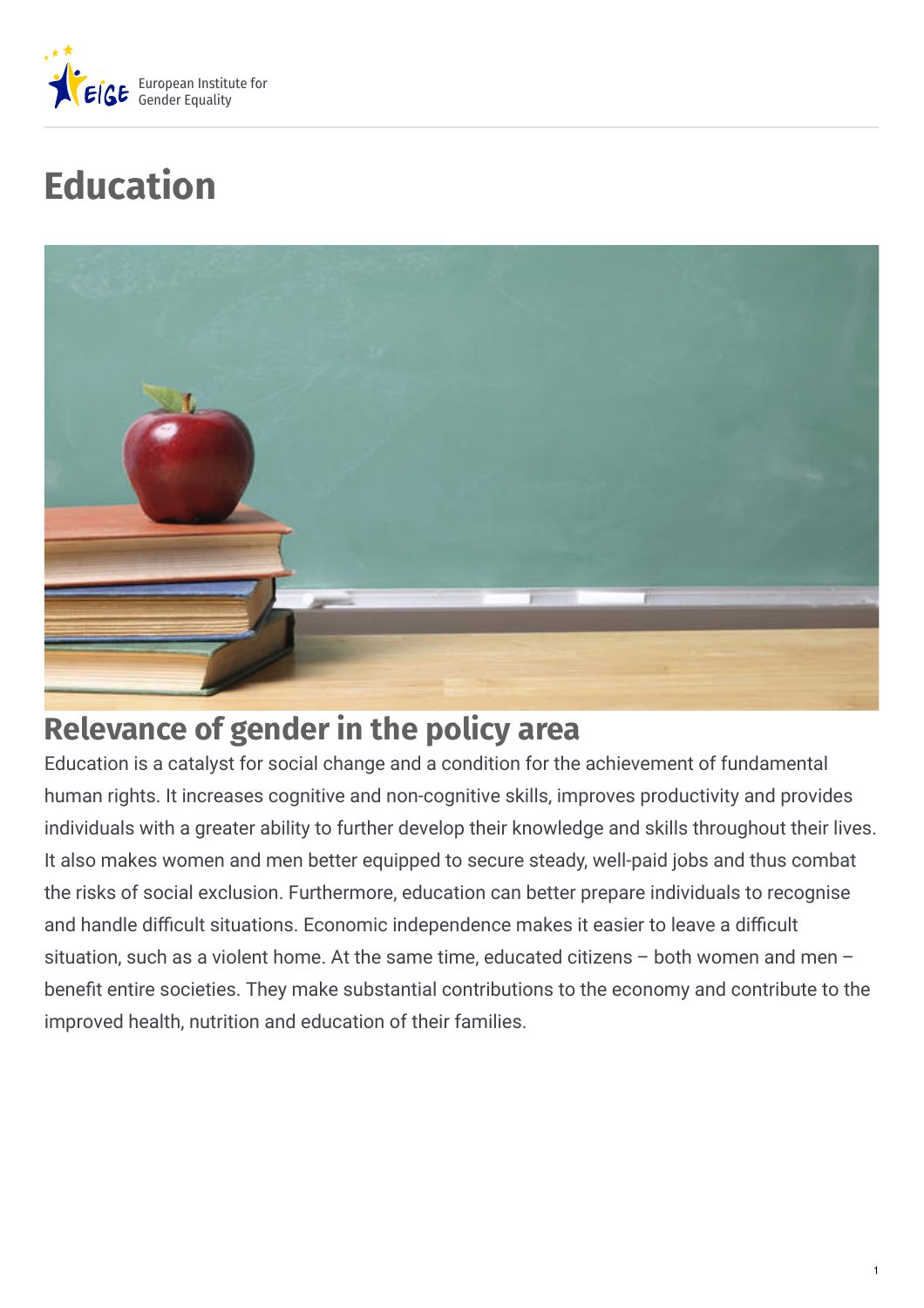Mainstreaming gender equality in education and training policy remains crucial in countries where equal access to education is taken as a given, which is the case in the majority of EU Member States. Figures on social inclusion and employment rates, and job quality indicators show that women remain at greater risk of social exclusion, unemployment and low-quality jobs in the EU. Women also remain, on average, slightly more likely to be unemployed than men with the same level of education. This situation contrasts sharply with the overall higher success rates of girls and women in the EU in terms of completing school education, accessing higher education or participating in lifelong learning. This should translate into more women being in better jobs.

Challenging gender prejudices and stereotypes throughout the education cycle, from primary school to lifelong learning, can reduce gender imbalances in other spheres of life. For example, gender segregation in the labour market as a result of different educational and professional choices in schools and universities, both for pupils and teachers, is widespread. Gender-based violence and sexist language also occurs in educational settings. Therefore, it is essential that gender-based stereotypes are deconstructed and challenged in the areas of education and training.

Gender stereotypes are also still present in teaching materials. Textbooks contain many stereotypes providing examples through gendered images diminishing the role of women. This is especially the case when men and women are depicted in professional contexts. Also linked to the issue of gender stereotypes is how to better mainstream gender in school curricula. In many cases, this is still left to the single interpretation of schools and teachers. The only way of integrating or mainstreaming gender issues into the curriculum should be directly through the teachers and the leadership of schools at an institutional level. However, one of the main problems remains how to motivate teachers and school leaders, and how to make this a normal part of the curriculum at each school level.

Gender equality in education and training continues to be affected by a number of factors:

- gender-based different choices across study fields
- the feminisation of the teaching profession v. the masculinisation of teaching in tertiary education
- gender stereotypes in education
- gender and low achievement in school
- gender and early school leaving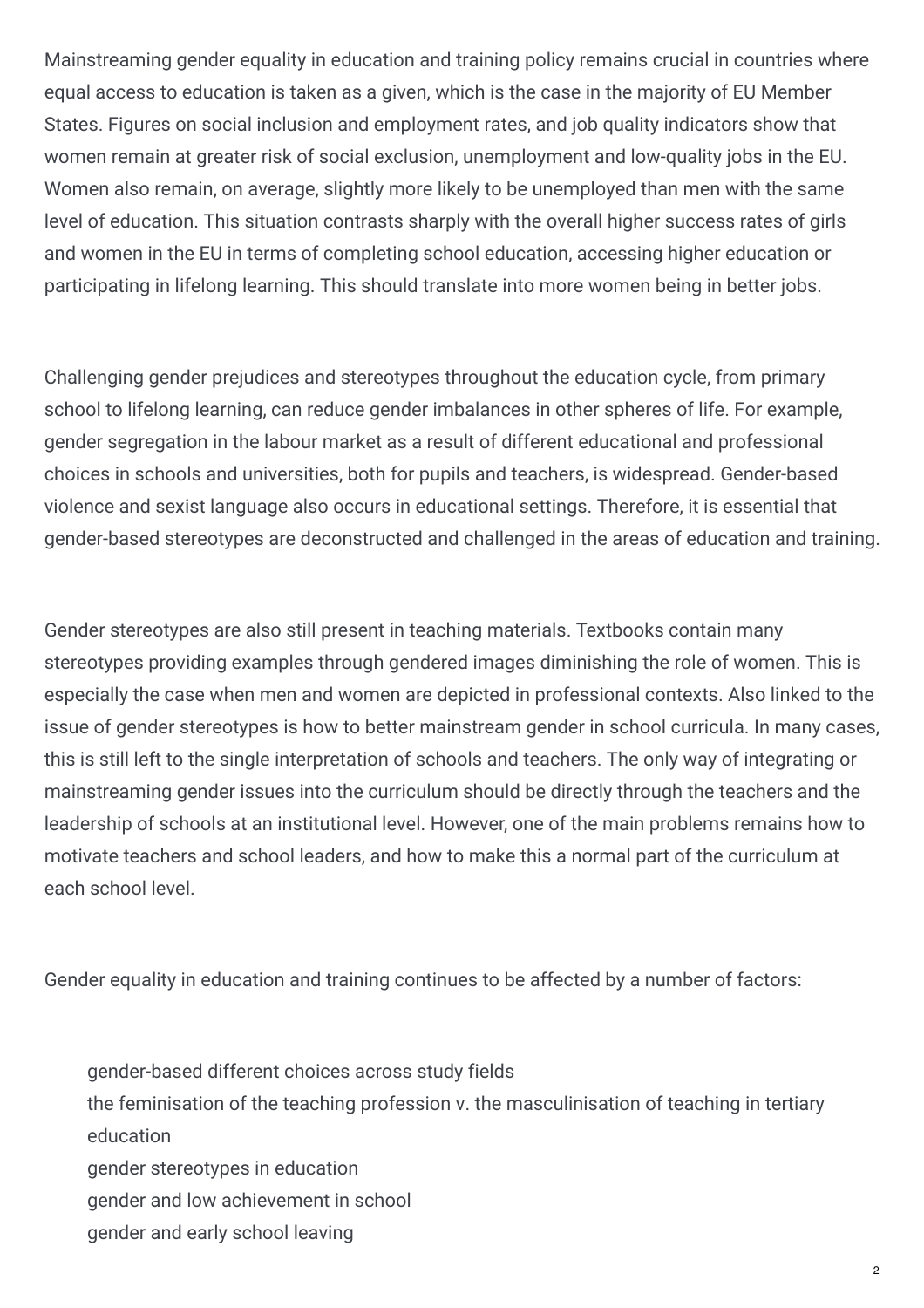gender and training gender-based violence at school.

## **Gender inequalities in the policy area - Main issues Gender-based choices across study fields**

Different choices across study fields between women and men is still a relevant characteristics of gender differences in education patterns in the EU-28. The current share (2014) of people 30 – 34 with tertiary education attainment is 37.9%. Among these, 42.3% of women have attained a tertiary education compared to 33.6% of men (2014). Women are, however, under-represented in some fields of study. Degrees in STEM fields are much more prevalent among men, whereas social sciences and humanities are much more common among women.

The number of top-level women graduates (ISCED 6: post-graduate programmes above master's level) grew at a faster rate than the number of men graduates in the years up to 2012. At EU-28 level, the number of women graduates grew by 4.4 percentage points (p.p.) between 2003 and 2012, whereas the number of men graduates has grown by 2.3 p.p. annually (ISCED 6). Nevertheless, major differences remain in the study fields/subjects selected by girls and boys. Indeed, while girls have better grades on average and often outnumber boys among new university graduates, many women students still tend to study subjects that lead to careers with lower pay and lower status. The uneven distribution of women and men students across disciplines and academic curricula can also affect future employability and employment conditions and/or choices.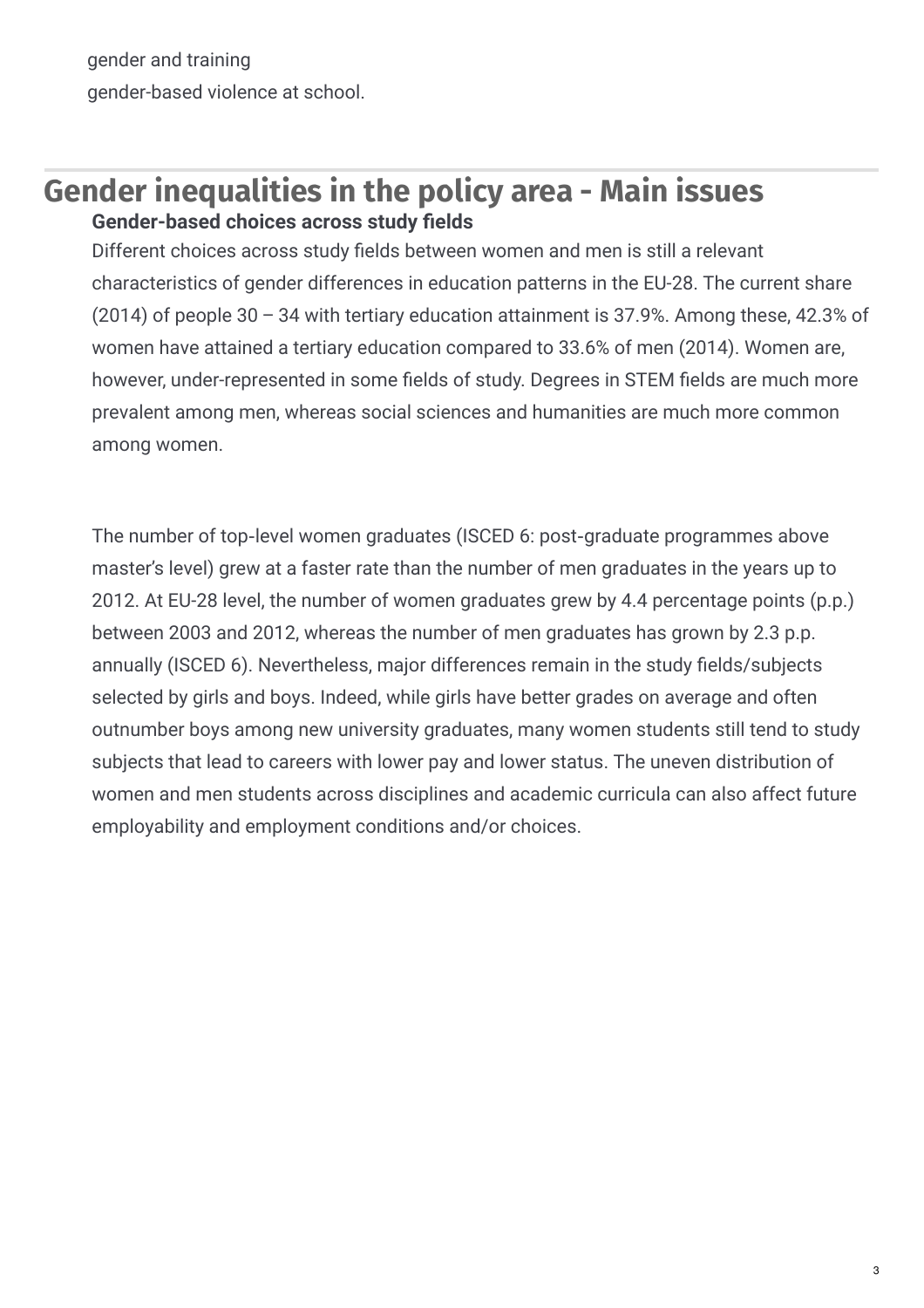In 2012, women outnumbered men in most academic fields, representing 77% of graduates in education and training, 73% in health and welfare and 65% in the humanities. At the EU-28 level, the gender gap in the above-mentioned fields has been relatively constant for the period  $2005 - 2012$ , remaining at around  $22 - 23$  p.p., reflecting women's persistent overrepresentation. Yet the share of men still greatly exceeds that of women in natural sciences, mathematics, computing, and above all, engineering. For example, women's representation in engineering, manufacturing and construction remains low, at 28%. This segregation leads to a considerable lack of female talent in mathematics, science and technology (MST) and information and communication technologies (ICT). It also prevents boys and men from embracing curricula predominantly regarded as feminine, thus simultaneously creating an under-representation of boys and men in the humanities. The participation of women and men is most balanced in agriculture and veterinary fields.

Across OECD countries, boys are still marginally better represented than girls in upper secondary vocational education. Similarly, 15-year-old boys and girls hold different expectations for the field in which they expect to be working as young adults. Boys are significantly more likely to expect to work in science, technology, engineering and mathematics (STEM) occupations; parents are more likely to expect their sons, rather than their daughters, to work in a STEM field, even when boys and girls perform at the same level in mathematics. On average across OECD countries,  $16 - 65$  year-old men surveyed in the 2012 survey of adult skills are, on average, 5 times more likely than women of the same age to have studied engineering, manufacturing and construction (38% of men reported that they had studied these subjects, compared to only 7% of women) and are 3 percentage points more likely to have studied science, mathematics and computing (10% of men, compared to 7% of women). In contrast, 16 – 65 year-old women are around 4 times more likely than men to have studied health and welfare (15% of women compared to 4% of men), around 3 times more likely to have studied education and to have enrolled in teacher training (9% of women and 3% of men), and around twice as likely as men to have studied humanities, languages and arts (10% of women and 5% of men).

One of the reasons for this situation is the persistent labelling of study areas and work as either 'feminine' or 'masculine'. According to the Nesse Network of Experts: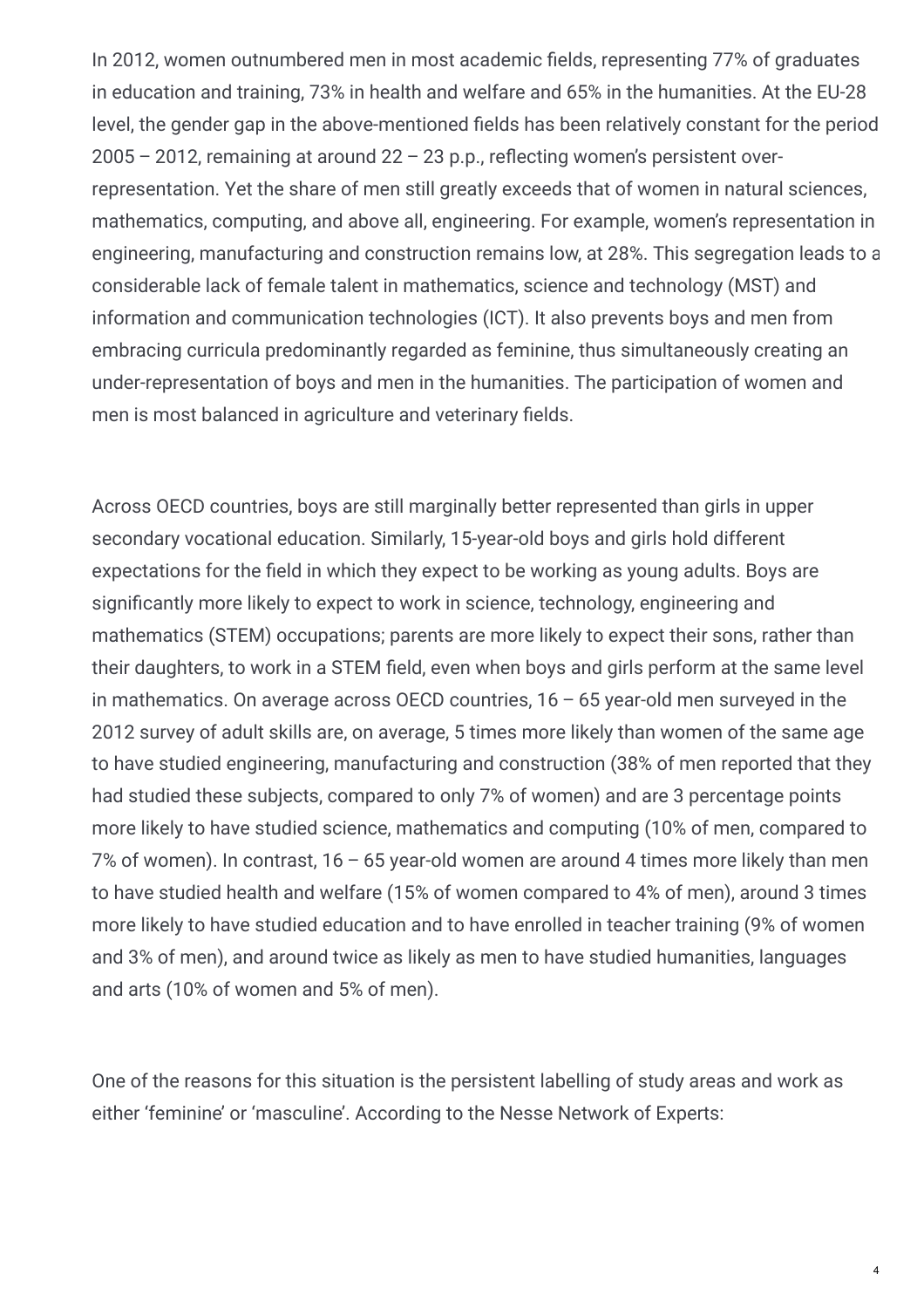Young people wishing to affirm both their sexual and gender identities at the formative stage of adolescence are expected by peers to choose subjects that affirm their identities as females or males. Dominant (hegemonic) gender norms governing what are the ideal-type masculine and feminine identities impact strongly on educational choices.

Gender differences in student performance, as well as perceptions that some fields of education are more 'suitable' for either women or men, need to be addressed if greater gender equity in education outcomes is to be achieved.

To tackle gender segregation across study fields, various measures are being implemented in the EU Member States. The Polish Government supports the girls as engineers and girls as scientists campaigns of the Perspektywy (Perspectives) Educational Foundation and the Conference of Rectors of Polish Technical Universities which encourage women and girls to study technical and scientific subjects. The Austrian Public Employment Service (AMS) offers tailored programmes to reduce barriers and inspire girls and young women to opt for educational/vocational training and careers, and atypical professions. Associations such as Sprungbett — Counselling Centre for Girls and Young Women in Austria (Vienna) are supported to foster women's and girls' access to vocational training, further training, technology and science. In Germany, the annual event girls' day  $-$  future prospects for girls  $$ is government-funded and motivates girls and young women to opt for training or studies in fields traditionally not attracting women. Enterprises, universities, and research institutions organise an open day for girls aged 10 to 17, offering an insight into, and practical experience in, a wide range of careers and professions. This broadens the range of vocational choices for girls, as it is mainly STEM careers that are concerned. Germany has an initiative called new paths for boys and boys' day that encourages young men to open up new perspectives for their future, to widen the range of both their role options and their career choices including teaching.

**The feminisation of the teaching profession v. the masculinisation of teaching in tertiary education**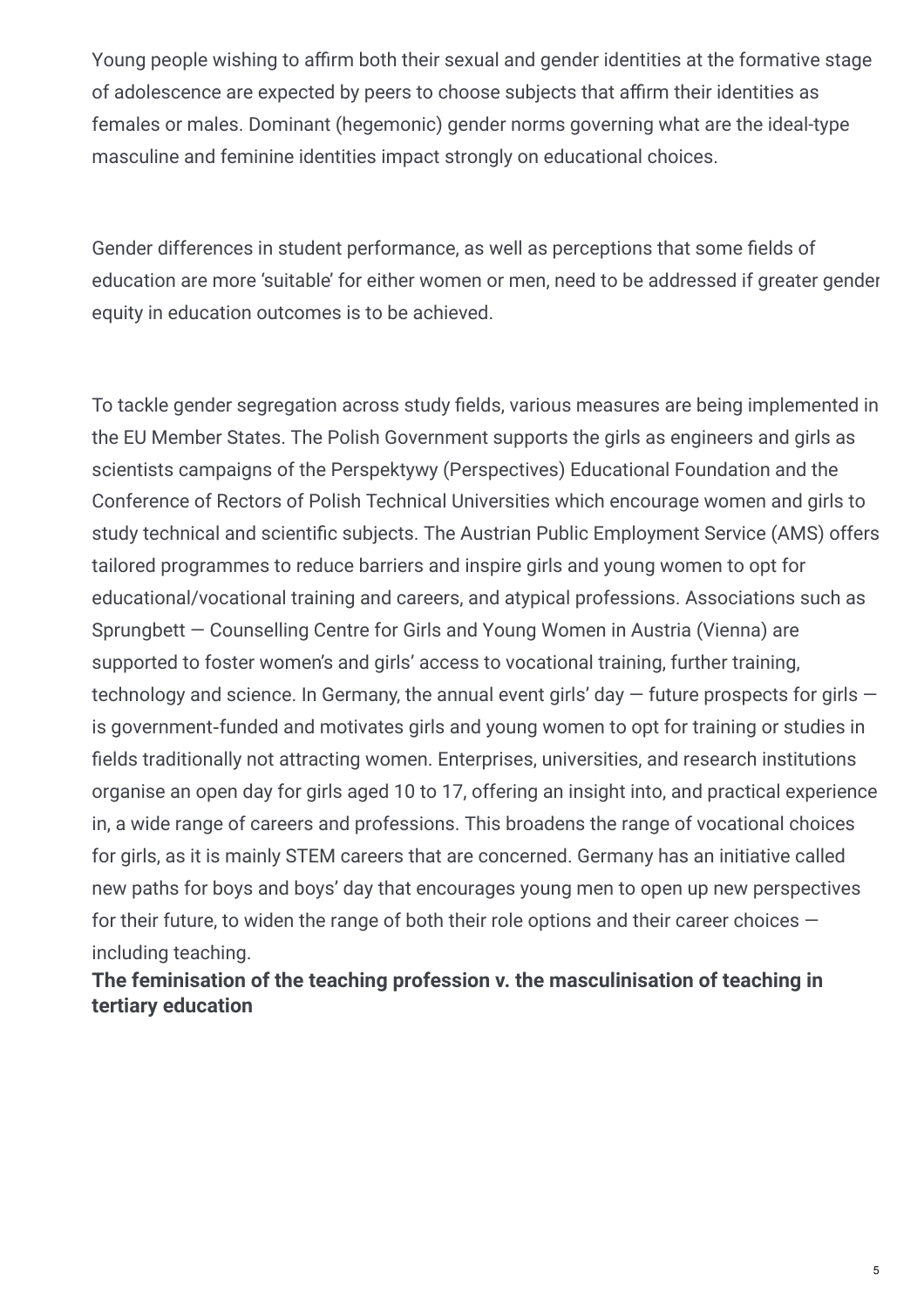Differences in education choices between women and men are also reflected in the teaching profession. The new international classification of education allows for a closer look at the current share (37.9%) of 30 to 34-year-olds with tertiary education attainment. Tertiary education attainment includes bachelor's and master's degrees, as well as short-cycle tertiary education and doctoral degrees. However, more women have short-cycle, bachelor's and master's degrees than men in all Member States. Moreover, women are over-represented, as previously mentioned, in social sciences and humanities and, at the same time, they have attained a much higher education degree in teaching compared to men (around 4 times higher than men).

In most EU Member States, women are over-represented as teachers at the levels of primary and lower secondary education. With a few exceptions, such as Finland where there is a near gender balance, the share of women teachers in primary schools usually exceeds 75%. This figure is 66% for upper secondary education. The proportion of women teachers at upper secondary level has increased in most countries since 2000.

Gender segregation in education is widely acknowledged as one of the causes of different choices made by women and men in research fields of study. In spite of the efforts to change this situation over the last decades, choices of fields of study remain largely gendered. According to data gathered in She figures, gender segregation in research is eroding; however, major differences among subject areas are still persistent. While men comprise the vast majority of those at the masters and PhD levels in natural science and technology subjects, women tend to dominate in medicine and health sciences. As for scientific research, women still remain a minority, accounting for 33% of researchers in the EU-28 in 2012. However, the proportion of women is growing faster than that of men (4.8% annually over the period 2005 – 2011, compared with 3.3% for men).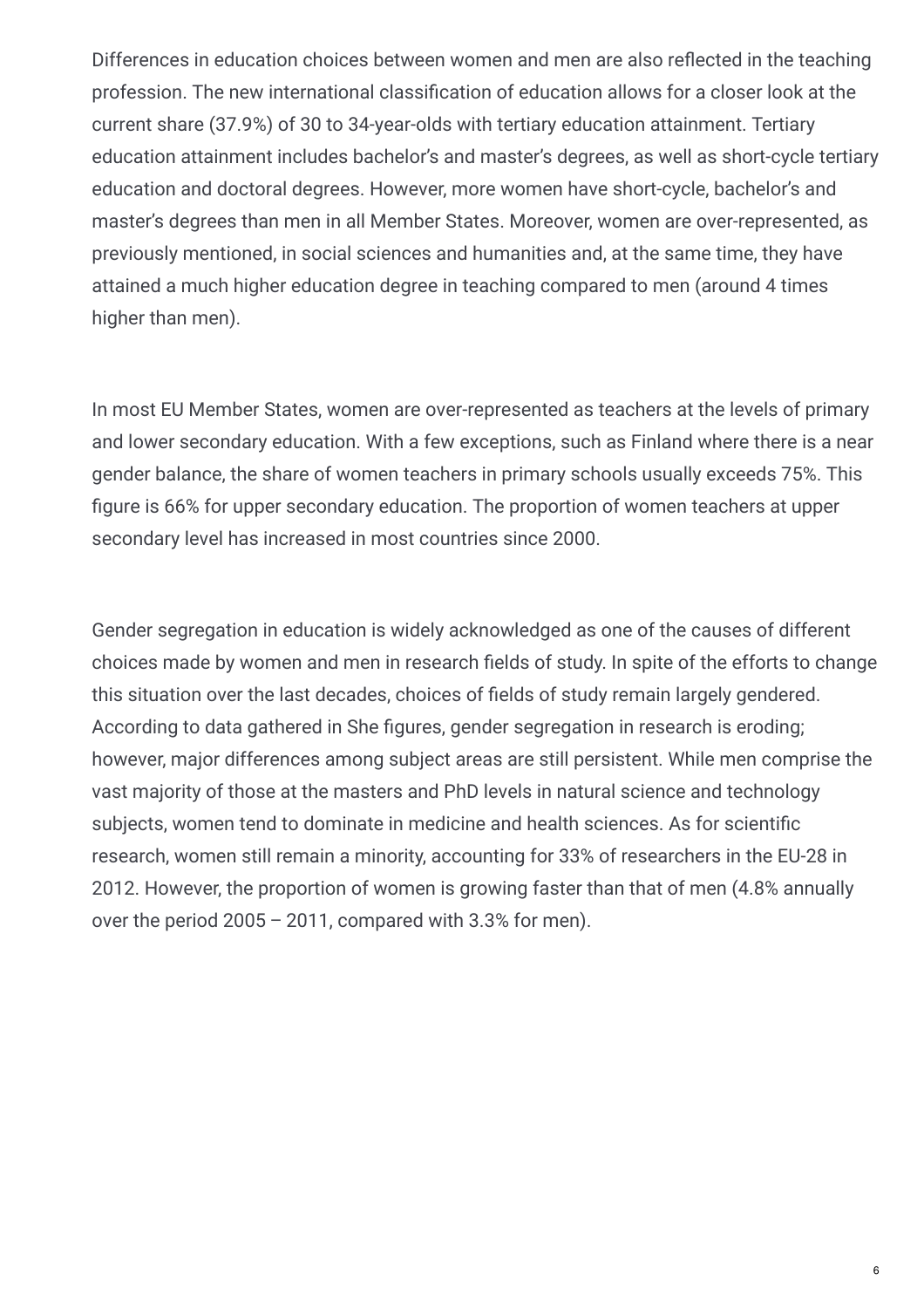Despite the over-representation of women in this professional category, their representation within decision-making positions is rather low, especially in tertiary education. The overrepresentation of men in senior academic positions, which prevails in most EU Member States, continues to undermine the status of women in tertiary education. Gender imbalance in senior positions in academia was shown in the 2010 She figures data; there appeared to be clear vertical segregation in academic and research institutions. Women constitute over half of university graduates, but this changes at PhD level, with more men receiving a PhD degree on average in the EU. Differences become much more pronounced in the highest positions in academia. At the same time, the lack of men teachers in primary and secondary education can reinforce stereotyped gender roles in the classroom.

The 'sticky floor' and 'glass ceiling' phenomena – both of which are evident in universities – describe a situation in which women encounter difficulties in achieving senior positions. This not only concerns disciplines where women are heavily under-represented as students and professors, such as MST or ICT, but also those where they are present in greater numbers, such as the social sciences or law. According to EIGE's gender equality index, from 2005 to 2012 human health, social work and education were the most women-dominated sectors, with 30% of women and 8% of men employed in these sectors in the EU-28. This indicates a significant gender gap (22 p.p.) between women and men workers aged 15 to 64 in these fields in the EU-28.

The glass ceiling index (GCI) measures women's relative chances, compared to men, of reaching a top academic position. It compares the proportion of women in grade A positions (full professorship) with their proportion in academia as a whole (grades A, B and C), with a score above 1 pointing to a glass ceiling effect. In 2010, the average GCI in the EU was 1.8. It exceeded 2.8 in Cyprus, Lithuania and Luxembourg. This situation is also confirmed by figures included in EIGE's database Women and men in the EU, which show that women represent only 20% of academic staff in grade A.

Women are over-represented in relatively lower status positions that are sometimes identified with care-giving (such as primary teaching), whereas men are concentrated in better-paid, higher-status positions (in academia) that hold greater influence in policy and decision-making.

#### **Gender stereotypes in education**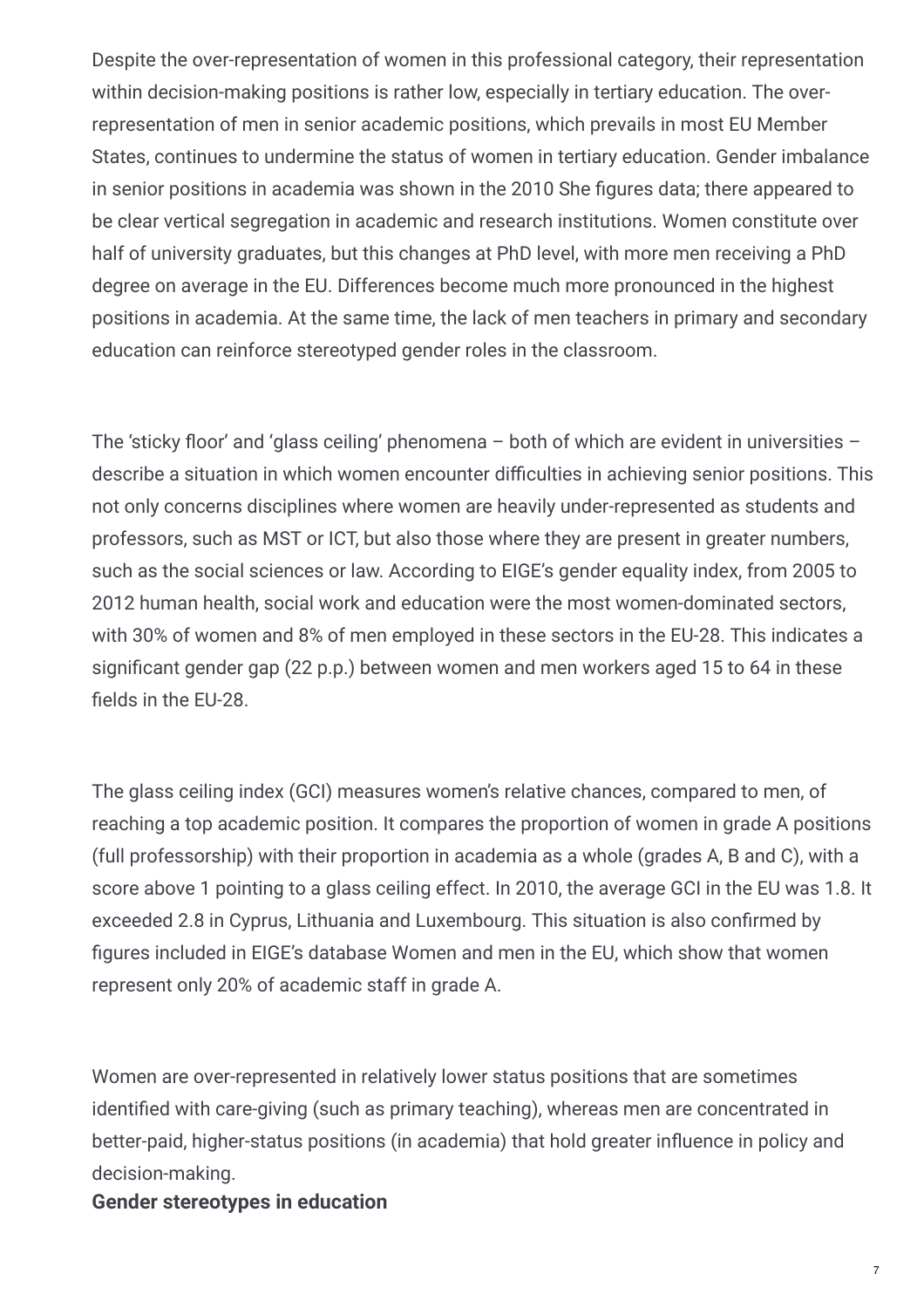Gender stereotyping occurs when a person is expected to enact a series of norms or behaviours based on their sex. Gender stereotypes refer to a cultural and socially constructed set of beliefs about what it means to be female or male. Gender stereotypes are complex and vary along the different and interrelated dimension of traits, role behaviours, physical characteristics and occupations.

According to the European Parliament:

... traditional gender roles and stereotypes continue to have a strong influence on the division of roles between women and men in the home, in the workplace and in society at large, with women depicted as running the house and caring for children while men are depicted as wage-earners and protectors.

In the area of education and training, sexist stereotypes are reinforced both by teachers and by the educational support material that teachers are given. Access to formal primary, secondary and tertiary education, as well as the content of the curriculum as taught to girls and boys is a major influencing factor on gender differences and, correspondingly, on choices and access to rights. The stereotypes that still exist with regard to the educational and professional options available to women help to preserve inequalities. This has serious repercussions on the labour market, limiting career diversification and often placing women in occupations that are less valued and remunerated.

… young women students are expected to be more passive and inactive than boys … further studies in Finland and England found strong evidence that teenage girls are treated differently and expected to behave in ways that encourage good academic results but constrain personal development and autonomy.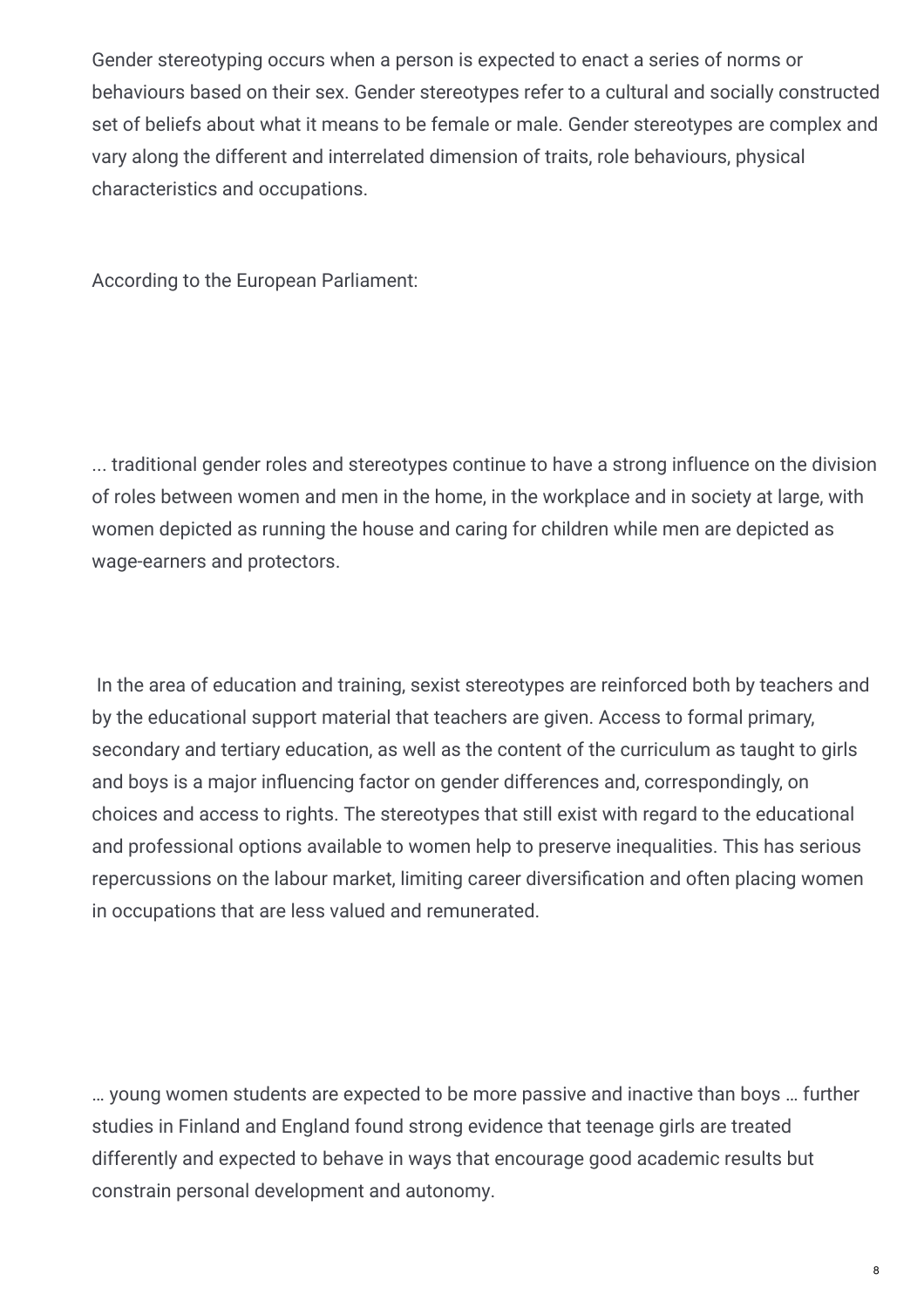In many countries, gender differentiation continues to be a principle that shapes the practices and curricula of schools as many school staff are not trained to address gender-related topics. However, the lack of attention paid to this subject by school staff is not the only explanation for the reproduction of gender roles. Peer pressure to conform to gender patterns also plays a significant role as children are likely to react when other children do not replicate gender-typical behaviours. Non-stereotypical behaviours displayed by boys are more likely to be met with negative reactions from peers.

Gender bias in education extends beyond socialisation patterns. Bias is embedded in textbooks and teacher interactions with students. How students and teachers construct gender in the classroom, reflecting the social norms of the society in which they live, impacts on the learning environment.

Gendered structural inequalities in education are not only reinforced by teachers' own stereotypes but are also deeply entrenched in the history of each discipline. The underlying message being conveyed to students is that women are under-represented among the achievers and inventors in science, technologies, the arts and humanities. Women's history and their contributions to society have been omitted from national curricula. Taken together, these factors can reinforce belief systems, patterns and norms of behaviour that favour the persistence of stereotypical gender attitudes and perceptions.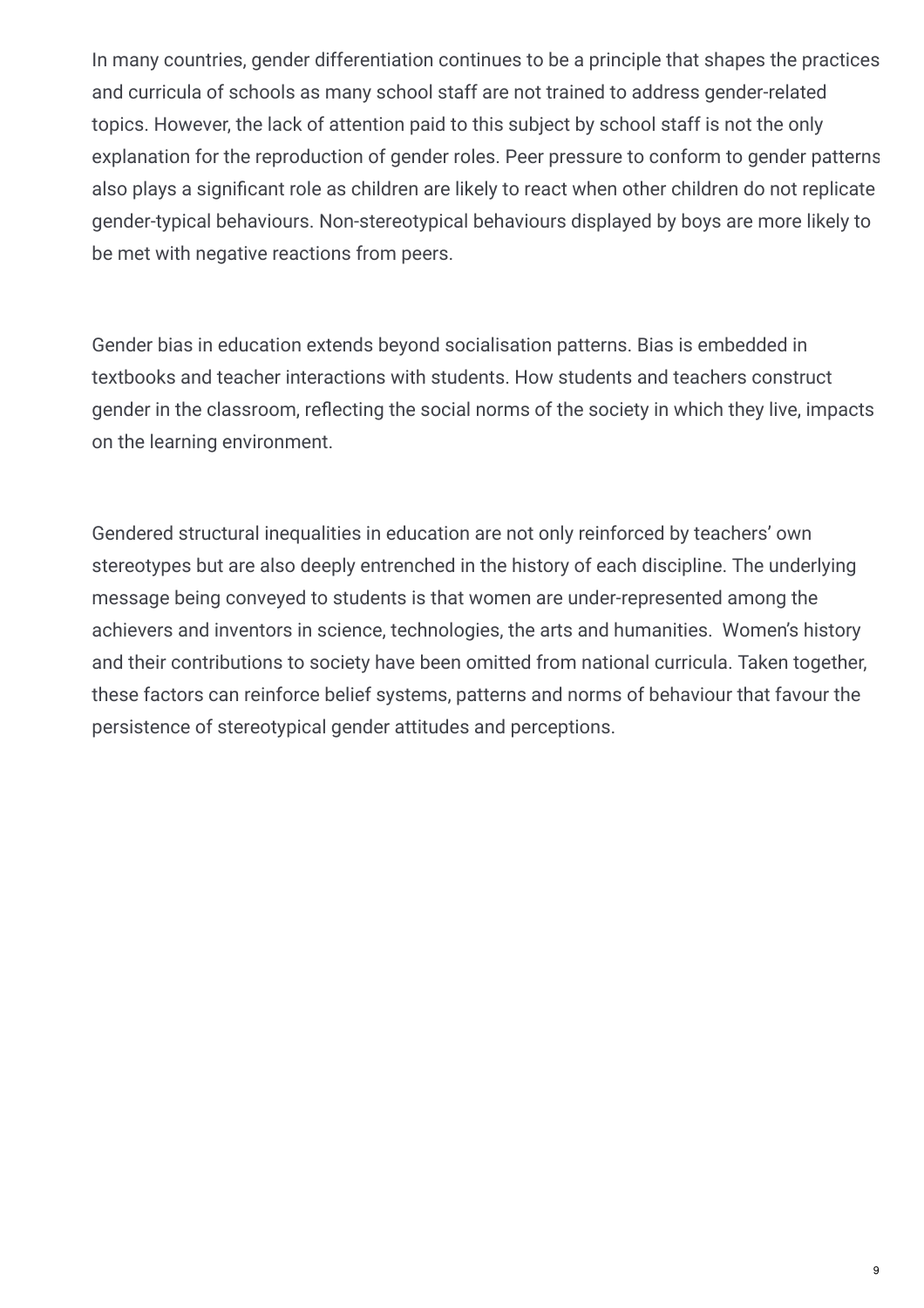Varied measures for tackling gender stereotyping within the curriculum are being implemented in the EU Member States. Gender roles, stereotypes and equality are, for example, discussed in social studies or history subjects in the Danish Folkeskole. The Czech gender equality situation under the Ministry of Education, Youth and Sport and the proposal of the mid-term strategic plan for gender equality is addressing the consequences of gender stereotypes as one aim of education policy. In Croatia, the standards for textbooks prescribe that "textbooks must prepare both sexes for effective and equal participation in all areas of life" and "promote gender equality". The Pedagogical Institute, the Greek authority for production of school materials, has taken steps to remove offensive stereotypes of women through the inter‑thematic integrated curriculum frameworks (2004). The Hungarian national curriculum includes a focus on teaching human rights, including awareness of, and attitudes towards, equality between women and men. Horizontal and vertical segregation is addressed by several Member States targeting choices of girls and boys in compulsory education. The Ministry of Education and Children in Cyprus prepared an action plan on gender equality (based on the national action plan for gender equality), to achieve a comprehensive and systematic approach to gender equality policies in education and training. The Finnish equality programme (2008) promotes and coordinates measures aimed at improving gender equality with a focus on increased equality awareness in schools and alleviating segregation. **Gender and low achievement in school**

Gender stereotypes can considerably impact on the preferences expressed by girls and boys for certain disciplines or curricula. While actual differences in performance tend to diminish in secondary education (especially for girls in MST), gender stereotypes maintain differences in both sexes' perception of their abilities.

Rather than 'natural' inclinations, gender stereotypes and gender roles imposed through the socialisation process may therefore explain, for instance, performance gaps between girls and boys. PISA test scores find that new gender gaps in education are opening as young men are significantly more likely than young women to have low skills and poor academic achievement. In 2012, 14% of boys and 9% of girls in OECD countries on average did not attain the PISA baseline level of proficiency in any of the three core subjects measured in PISA – reading, mathematics and science.

Looking at gender differences in educational performance reveals that in reading literacy, girls greatly outperform boys in all Member States. Moreover, when it comes to educational poverty at age 15, boys are over-represented: the share of boys across the EU who show underachievement in all three domains tested in PISA is 61.1% higher than that of girls.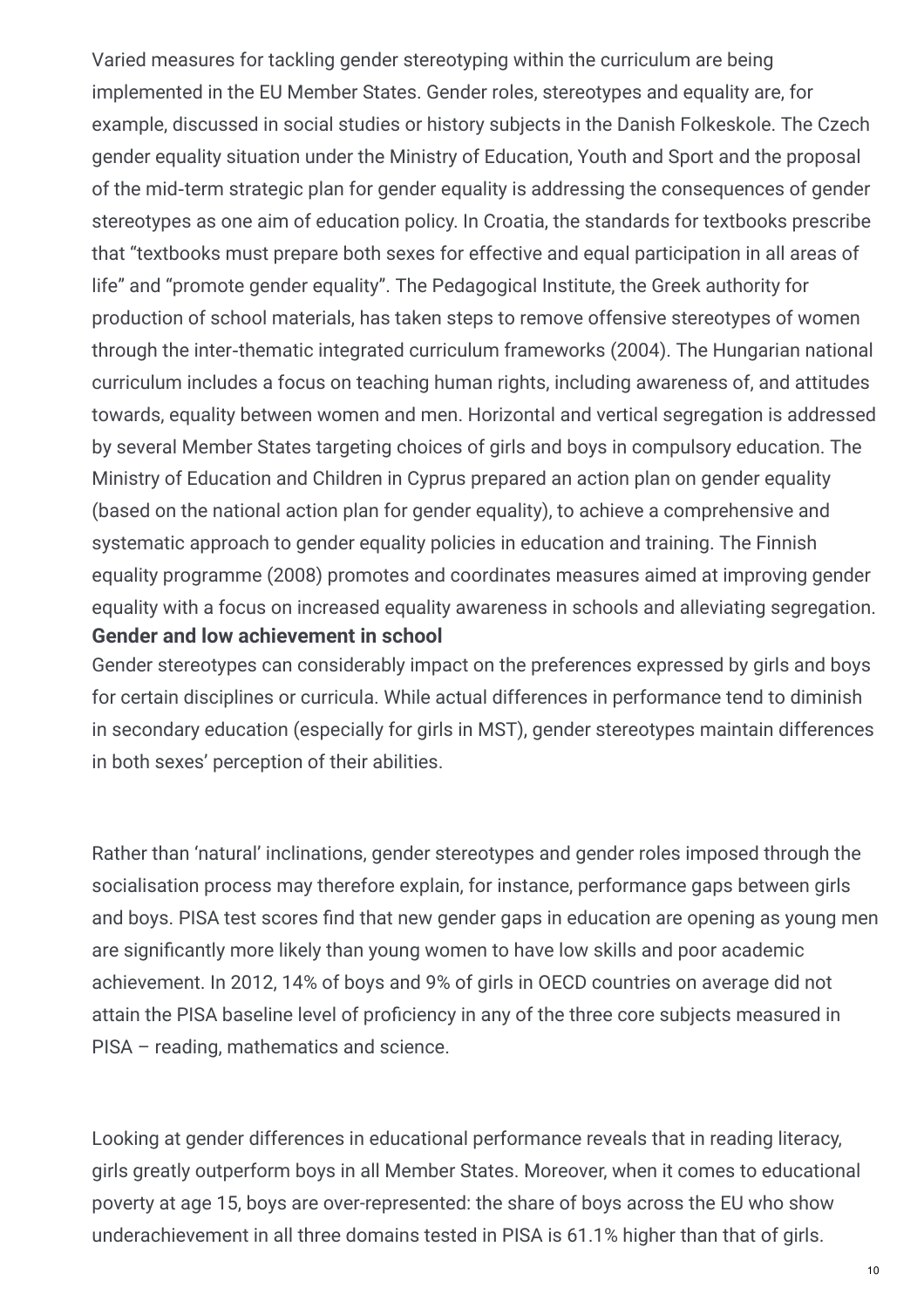Across OECD countries the gender gaps had narrowed. However, girls still outperformed boys in reading by an average score difference of  $38 -$  the equivalent of one year of school  $-$  as they have done consistently throughout all the PISA cycles since 2000. Boys continued to outperform girls in mathematics by an average of 11 points (across OECD countries) – equivalent to around 3 months of schooling. Moreover, PISA results show that boys continue to perform better than girls in mathematics, among the highest-achieving students. While gender differences in science and problem-solving performance are small, on average, boys tend to be over-represented among the highest achievers.

#### **Gender and early school leaving**

The EU regards upper secondary education attainment as a prerequisite for better labour market integration, lowering chances of poverty and social exclusion, and setting a minimum guarantee for continued personal development and active citizenship. Data on educational attainment show that in 2014, around 82% of the EU-28 population aged 20 to 24 had completed at least an upper secondary level of education, a figure that reached 84.7% for women.

However, early school leaving still remains a relevant issue at the EU level (people 18 to 24 years old who fail to reach the upper secondary education attainment are called early leavers from education and training).

Early school leaving is an obstacle to economic growth and employment. It hampers productivity and competitiveness, and fuels poverty and social exclusion. Young people who leave education and training prematurely are bound to lack skills and qualifications, and face serious, persistent problems on the labour market. Recent figures show that 11.1% of people aged 18 to 24 (12.7% of men and 9.5% of women) were early leavers from education and training, with at most a lower secondary education. The overall share of early leavers from education and training fell by 3.1 p.p. between 2007 and 2014. This improvement, if continued, means that the Europe 2020 target of less than 10% for early leavers from education and training (aged  $18 - 24$ ) is within reach.

Gender patterns are also at play in terms of educational attainment. Women now outperform men in educational attainment, as shown by the percentage of women and men at EU level who have completed tertiary level education. The Eurydice report on gender differences in educational outcomes showed that boys are more likely to repeat a school year (although data on repeating a school year is not systematically collected) or drop out from school.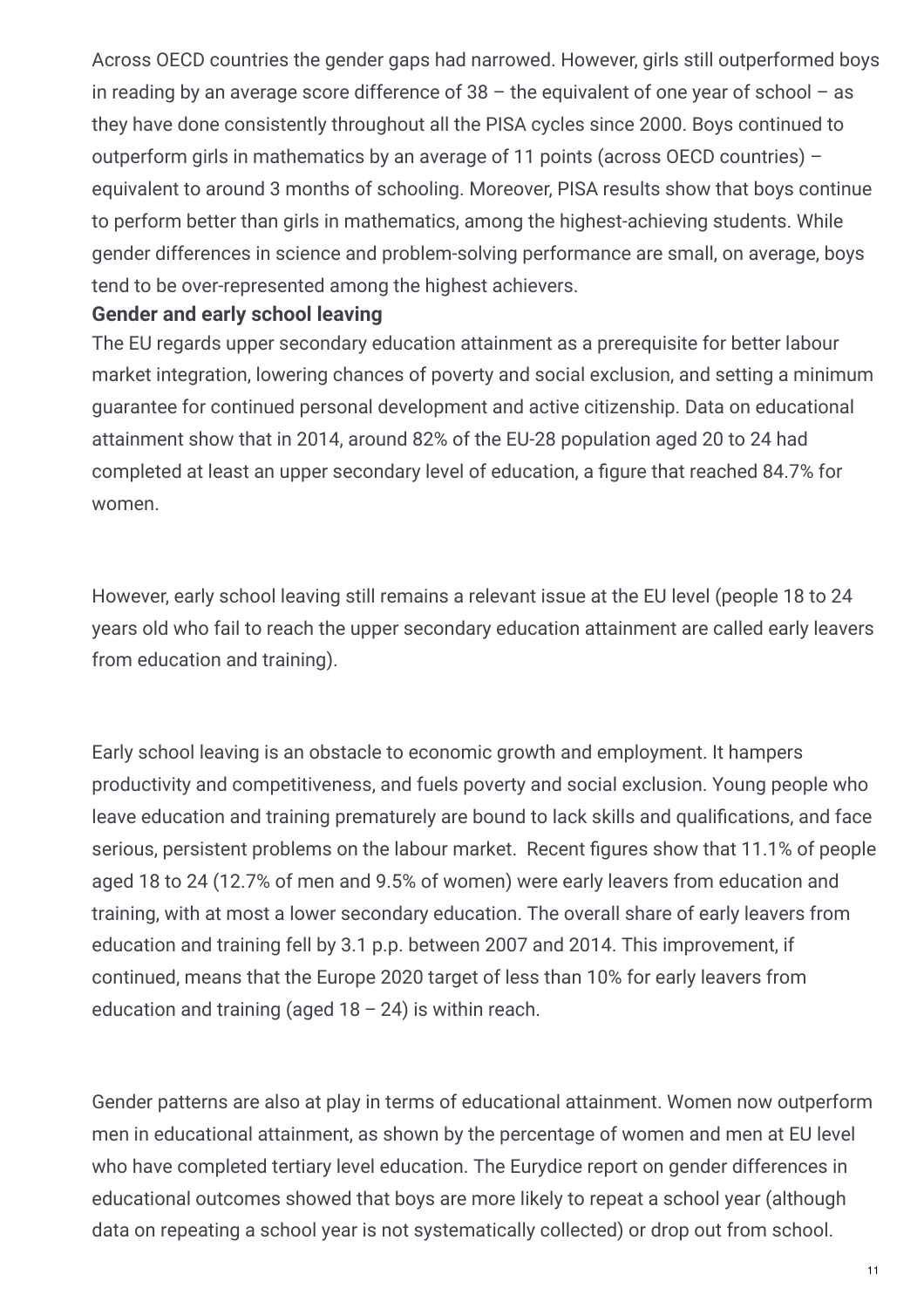The long-term consequences of early school leaving are very different for women and men. One of the main reasons girls leave school early is because of pregnancy or, in the case of some girls from ethnic minority backgrounds, early marriage. In many cases, early school leaving leads to pregnancy and the consequent spiral of poverty for those women and their children. Boys who drop out of education also experience difficulties, but the various consequences and challenges for girls and boys need to be addressed separately.

#### **Gender and training**

A major strategic goal set by the European Council at the Lisbon Special European Council in March 2000, Towards a Europe of innovation and knowledge, was to make Europe the most competitive and dynamic knowledge-based economy in the world by 2010. Training is a key ingredient of this strategy. One of its recommendations for several European countries is to modernise educational systems and increase the percentage of individuals participating in lifelong education and training. Accomplished international enterprises spend a significant share of their budget on staff training. However, in an age of austerity and despite the continuing existence of subsidies for training, firms may conclude that their returns from training investment in human capital are not particularly high. They may therefore decide to 'select' specific employee target groups in which to invest. In this case, women might be discriminated against.

EIGE's research shows that, on average in the EU in 2010, approximately a third of workers (33% of women and 32% of men) benefited from training provided by their employer (or by themselves, if they are self-employed). The gender gap of 1.1% for the EU-28 in 2012 indicates that gender inequalities in formal and non-formal education and training are small, but that marked differences exist among Member States. Between 2005 and 2012, the EU-28 saw an average decrease in the provision of formal and non-formal education and training. While 18.7% of women and 17.5% of men participated in lifelong learning in 2005, only 17.1% of women and 16% of men did so in 2012. The gender gap slightly increased between 2005 and 2010, from 1.2 p.p. to 1.4 p.p., but it decreased to 1.1 p.p. in 2012. Therefore, while women and men in 2012 were more equal in terms of access to education and training, they were nevertheless less likely to benefit from training than in 2005.

#### **Gender-based violence at school**

Educational institutions are not immune to gender-based violence in the form of sexist language, sexual harassment or physical violence. Gender-based violence at school includes verbal or sexual harassment, sexual abuse, corporal punishment, stalking, cyber-harassment and bullying. It can result in increased absenteeism, poor performance, school dropout, low self-esteem, depression, pregnancy and sexually transmitted infections such as HIV, all of which have a detrimental impact on the learning and well-being of students.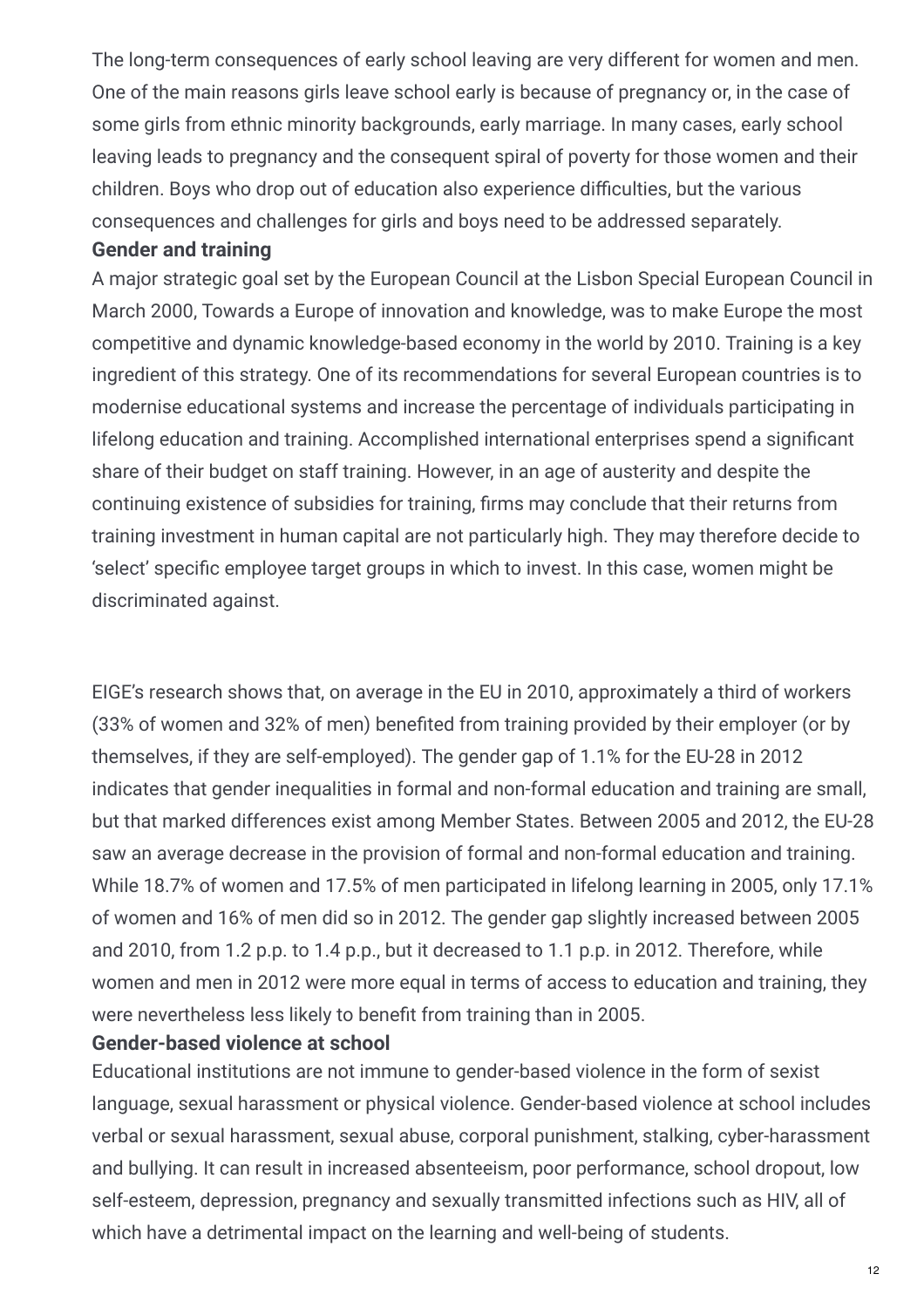The Nesse Network of Experts states that "there is considerable evidence that sexual and other forms of harassment and bullying are quite common in schools in different countries …" and that "sexual harassment is a pervasive problem for girls in schools, particularly in adolescence".

While studies on sexual violence show a greater prevalence rate among girls, further research reveals that boys are also at risk and experience discrimination, bullying and violence, especially due to sexual orientation, disability or ethnicity.

Bullying is one of the most widely documented types of violence in schools. Students are bullied when they are repeatedly exposed to aggressive behaviour from their peers and this behaviour intentionally inflicts injury or discomfort. Bullying can include physical violence, verbal abuse or intent to cause psychological harm through humiliation or exclusion. The ways in which bullying is expressed or experienced are frequently gendered and reflect unequal power relations. Moreover, students may be targeted for bullying because of nonconformity to expected gender norms or their real or perceived gender identity.

# **Existing gender-equality policy objectives at EU and international level**

Education and training fall within the responsibilities of each Member State. However, in a context of global competition for skilled workers in knowledge-based societies, European societies are facing common challenges in this area. It is thus the objective of the European Union to support the efforts of Member States to address those challenges. This support takes many forms. These include opportunities for Member States to share good practices and learn from each other, gathering and sharing of data and evidence that can support policy reform. The Directorate-General for Education and Culture also coordinates the implementation of the Erasmus+ funding programme for education, training, youth and sport.

#### **European Commission EU level**

The education and training 2020 strategic framework for European cooperation in education and training (ET2020) was adopted in May 2009. It guides the European Commission's policy cooperation with the Member States in this field to 2020. The gender equality dimension is mainstreamed in the ET2020 strategic framework and in the relevant European funding programmes, in particular Erasmus+, the EU funding programme for education, training, youth and sport.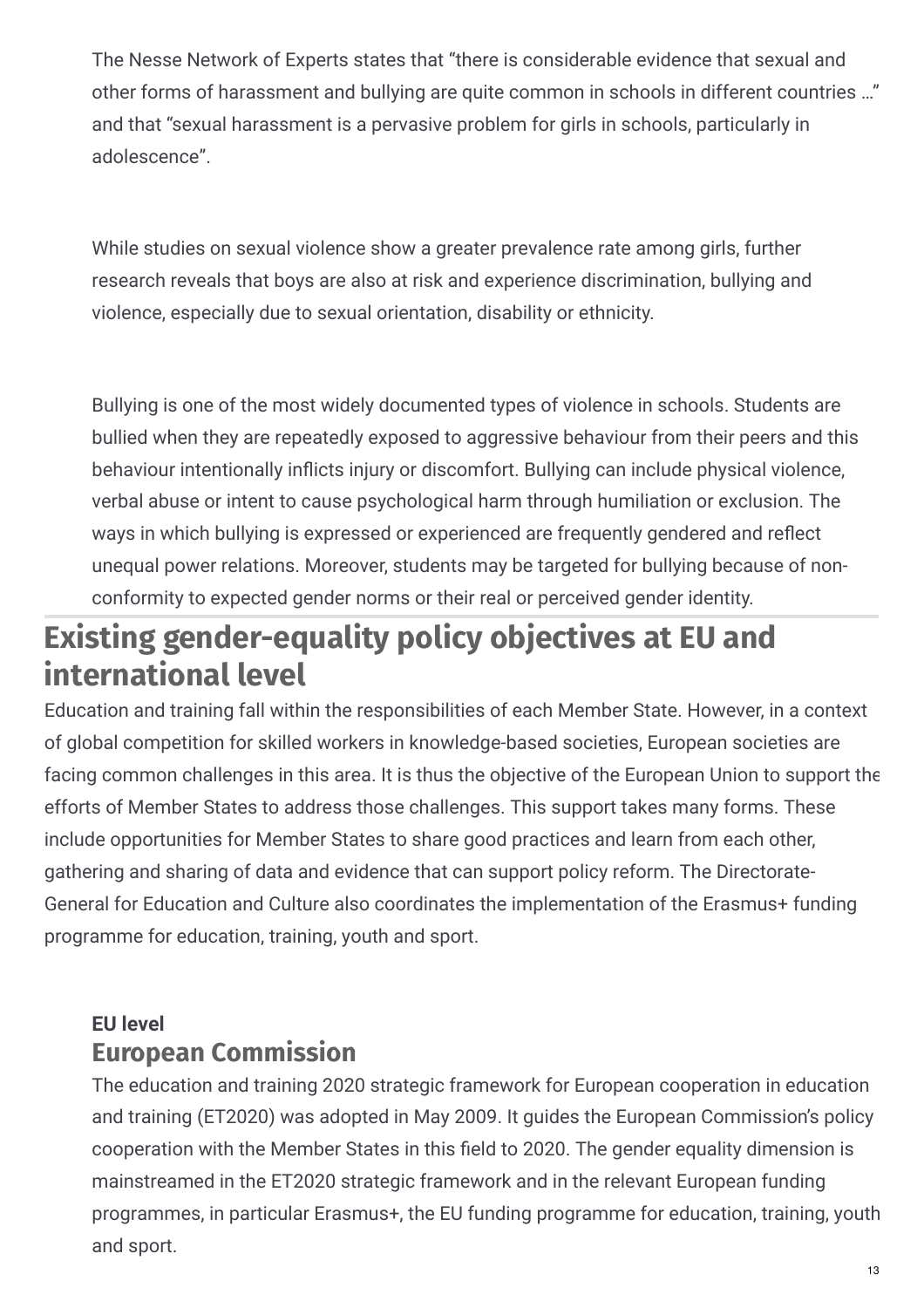In the March 2015 Paris Declaration on promoting citizenship and the common values of freedom, tolerance and non-discrimination through education, EU Education Ministers and the European Commissioner for education, training, youth and sport agreed to strengthen their actions with a view to promoting, inter alia, gender equality in education.

In the Commission/Council 2015 joint report on progress in the implementation of the ET 2020 strategic framework for European cooperation in education and training the Commission and the Member States agreed a new set of priority areas for work until 2020. These include tackling the gender gap in education and promoting more gender balanced choices in education.

The Commission's annual Education and training monitor provides gender-related crosscountry comparisons and trends in relation to the relevant Europe 2020 headline target and other benchmarks in education. The education and training monitor 2015 shows that a considerable disparity remains between male and female early school leaving rates, with boys clearly at higher risk of leaving school before finishing upper secondary education than girls. The female/male difference has slowly decreased over time (from 3.8 percentage points in 2009 to 3.2 percentage points in 2014), but is still prominent in most Member States (except in BG, CZ, SK, SE). The monitor also shows a gender pattern in tertiary education attainment (with a significant, almost 10 percentage point advantage for women in 2014 and a considerable advantage of women over men in all states except DE, where men are 1.2 points in the lead). It confirms that gender differences in tertiary education spill over into labour market imbalances.

The Commission's analysis of PISA 2012 (issued in December 2013) shows that gender differences in mathematics and science are small and keep shrinking. Also that the persistently large reading skills disadvantage of boys is a main cause for slow progress in reducing low achievement. The analysis of adult participation in lifelong learning shows that the latter is higher for females (11.6%) than for males (9.8% in 2014).

The lifelong learning programme (2007 – 2013) supported a large number of transnational cooperation projects on gender issues in education and enabled gender-sensitive learning mobility. Erasmus+, the new EU funding programme for education, training, youth and sport 2014 – 2020, provides new opportunities for gender-related work.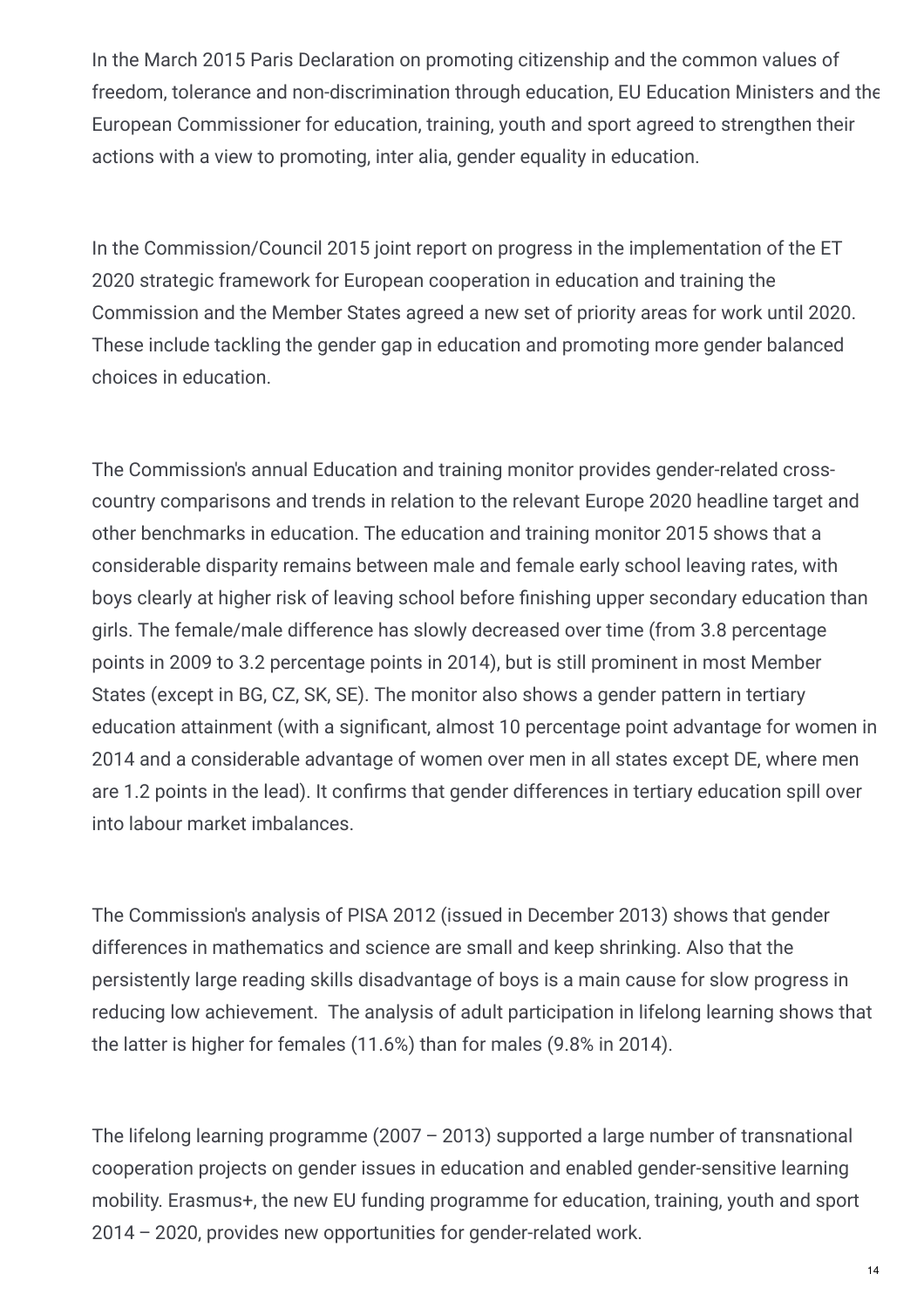Building from the previous stages of implementation, the ROMED II programme (2013 – 2015) for community empowerment with the support of mediators' support provides training for Roma mediators in the fields of school, culture and health. It is jointly funded and managed by the Council of Europe and the European Commission. It has a strong focus on women/mothers to help address gender imbalances in literacy and gender-based discrimination in traditional settings. Inter alia, the programme aimed to help mothers (who are often illiterate themselves) to understand the value of education for both boys and girls and to convey the value of education to their children, especially to girls (traditionally viewed as less valuable than boys).

In the context of its work with the ET2020 working groups in the field of education and training, the Commission issued two working group reports in 2013: a) Early school leaving and b) Tackling low achievement in basic skills. These two reports include analysis of gender patterns in early school leaving and in reading literacy respectively.

The European tertiary education register (ETER) is a project funded by the European Commission. The project started in August 2013. The second phase of the project runs between summer 2015 and summer 2017. The purpose is to build a complete register of higher education institutions in Europe, providing comparable data on the number of students, graduates, international doctorates, staff, fields of study, income and expenditure as well as descriptive information on their characteristics, with a breakdown by gender for most variables.

The European Commission has launched an initiative Science: it's a girl thing to promote STEM disciplines among young girls.

Within the EU Horizon 2020 research and innovation programme, the Marie Skłodowska-Curie actions (MSCA) for the training and career development of researchers are widely regarded as best practice in promoting gender balance. Nearly 40% of MSCA fellows are women, a share significantly higher than the European average.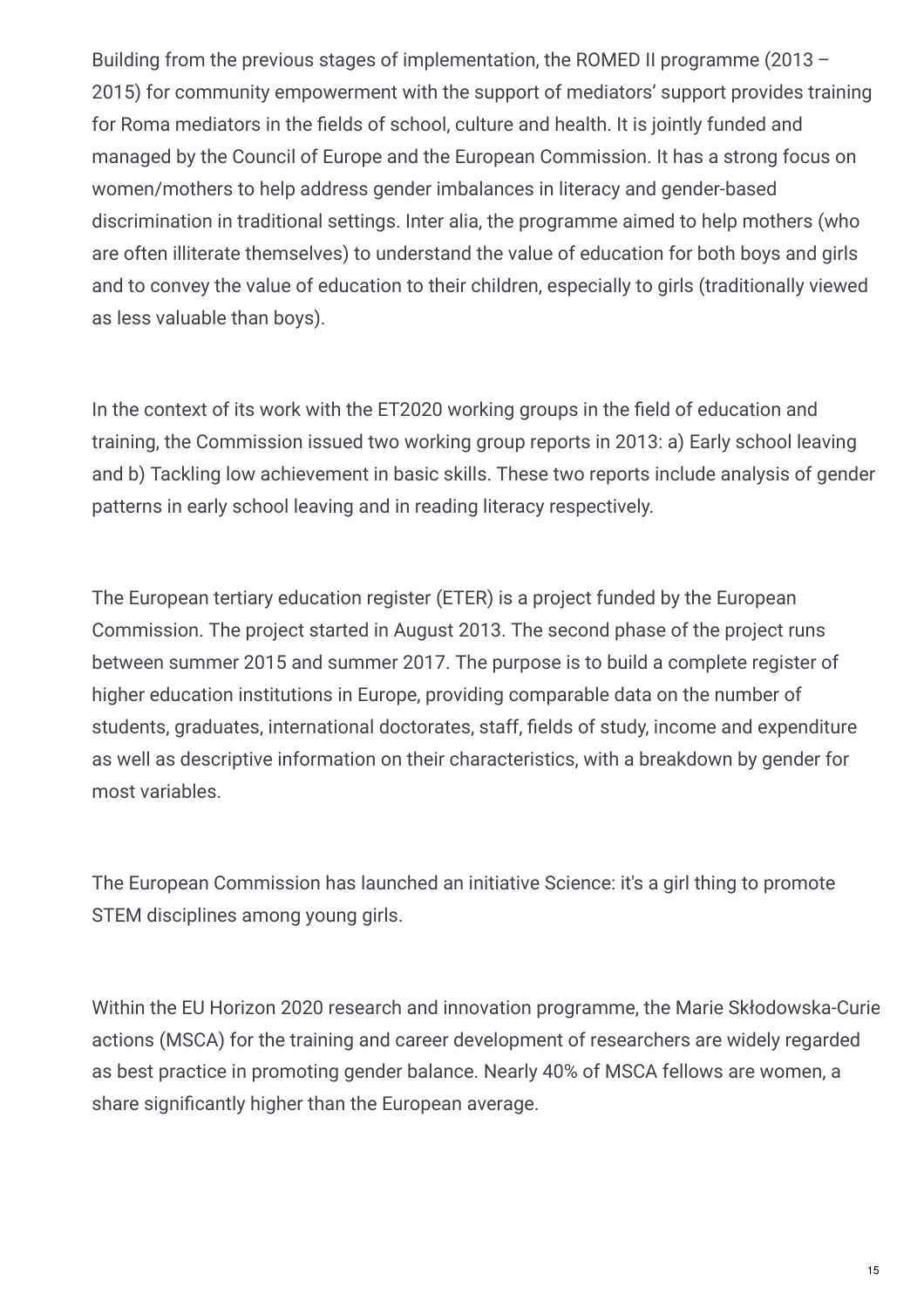Within the European Commission strategy for equality between women and men (2010 – 2015), the first priority of the strategy – equal economic independence – includes actions focused on reducing gender segregation in education and training, in particular in the scientific and ICT fields. In that context the EU has increasingly paid attention to gender inequalities and differences in access to education and to the segregation of tertiary education. In particular, it has been especially concerned with the issue of bridging the gender gap in MST and ICT, due to the need for qualified workers in science and technology. Several Member States have set objectives in this respect. This commitment has also been maintained in the new Commission's staff working document Strategic engagement for gender equality 2016 – 2020, which includes education-related actions in order to promote:

gender equality in all levels and types of education, including in relation to gendered study subject choices and careers, using existing policy cooperation tools and funding instruments as appropriate, in line with the priorities set out in the 'Education and Training 2020' framework (2016 – 2019).

While primarily focusing on gender equality in tertiary education at the EU level, the European Commission also emphasises equal access to education in non-EU countries as a major area for development. In doing so, it connects its efforts in this area with policy priorities adopted by international agencies. These objectives on education were set out in the EU plan of action on gender equality and women's empowerment in development (2010 – 2015) and have been confirmed in the new EU plan of action, the new framework for gender equality and women's empowerment: transforming the lives of girls and women through EU external relations  $(2016 - 2020)$ .

#### **European Parliament**

In June 2015 the European Parliament adopted a resolution on the EU strategy for equality between women and men post-2015, which reaffirms there are still educational institutions that practise gender segregation. It also points out that educational materials often contain stereotypes that help to perpetuate the traditional but different roles assigned to girls and boys. It indicates the decisive role that education and empowerment play in combating gender stereotypes and ending gender-based discrimination. This includes highlighting the positive impact of education for women, as well as for society and the economy at large.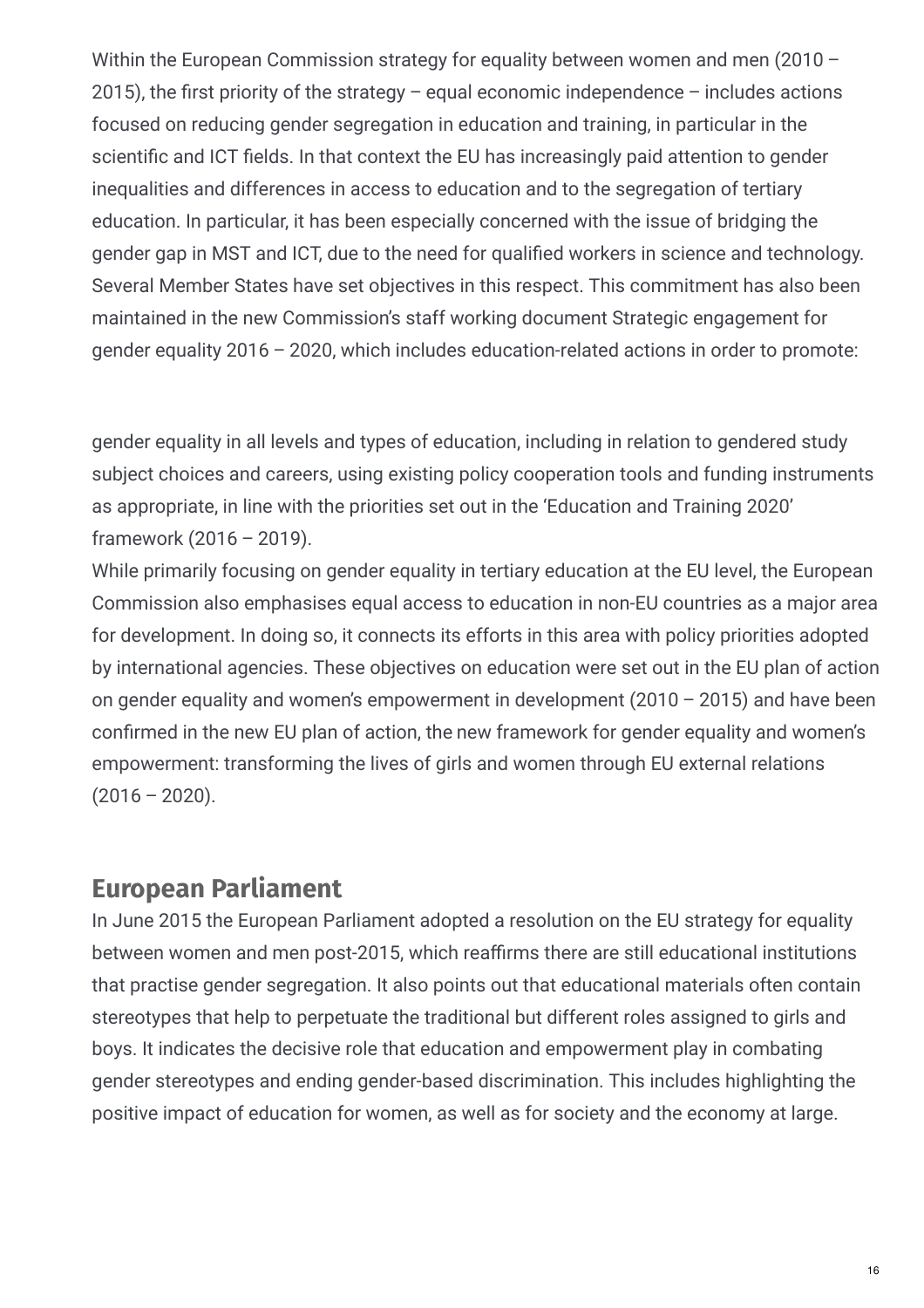In September 2015 the European Parliament adopted a further resolution on empowering girls through education in the EU. The FEMM Committee's report requested that the resolution highlight the fact that although significant progress has been achieved in terms of equal attainment and access to education, differences between girls and boys persist. Education is to be seen as a tool for challenging gender stereotypes and for the empowerment of women, and it is important to put in place specific strategies that address school curricula. Education and training are considered a fundamental human right. Focus is also placed on discrimination against women and girls with disabilities and with special educational needs, and on the significance of informal education.

In its resolution on the EU and the global development framework after 2015, the European Parliament also emphasises the central role women will play in the global development framework post-2015. It underlines the importance of enhancing girls' access to all levels of education and removing gender barriers to learning.

#### **Council of Europe International level**

From its inception, the Council of Europe has considered equality between men and women in all spheres of public and private life as a fundamental principle of human rights and democracy. More specific in the field of promoting gender equality in education is the Council of Europe gender equality strategy 2014 – 2017. The Council of Europe action will focus, inter alia, on promoting and disseminating education syllabuses and teaching practices which are free from explicit and implicit gender stereotypes.

In 2007 the Council of Europe issued a recommendation on gender mainstreaming in education, which encourages Member States to implement over 50 specific recommendations including, among others:

1. Incorporating the principle of equality between women and men into national laws on education, for the purpose of giving girls and boys equal rights and opportunities at school, and promoting de facto equality between women and men in society as a whole.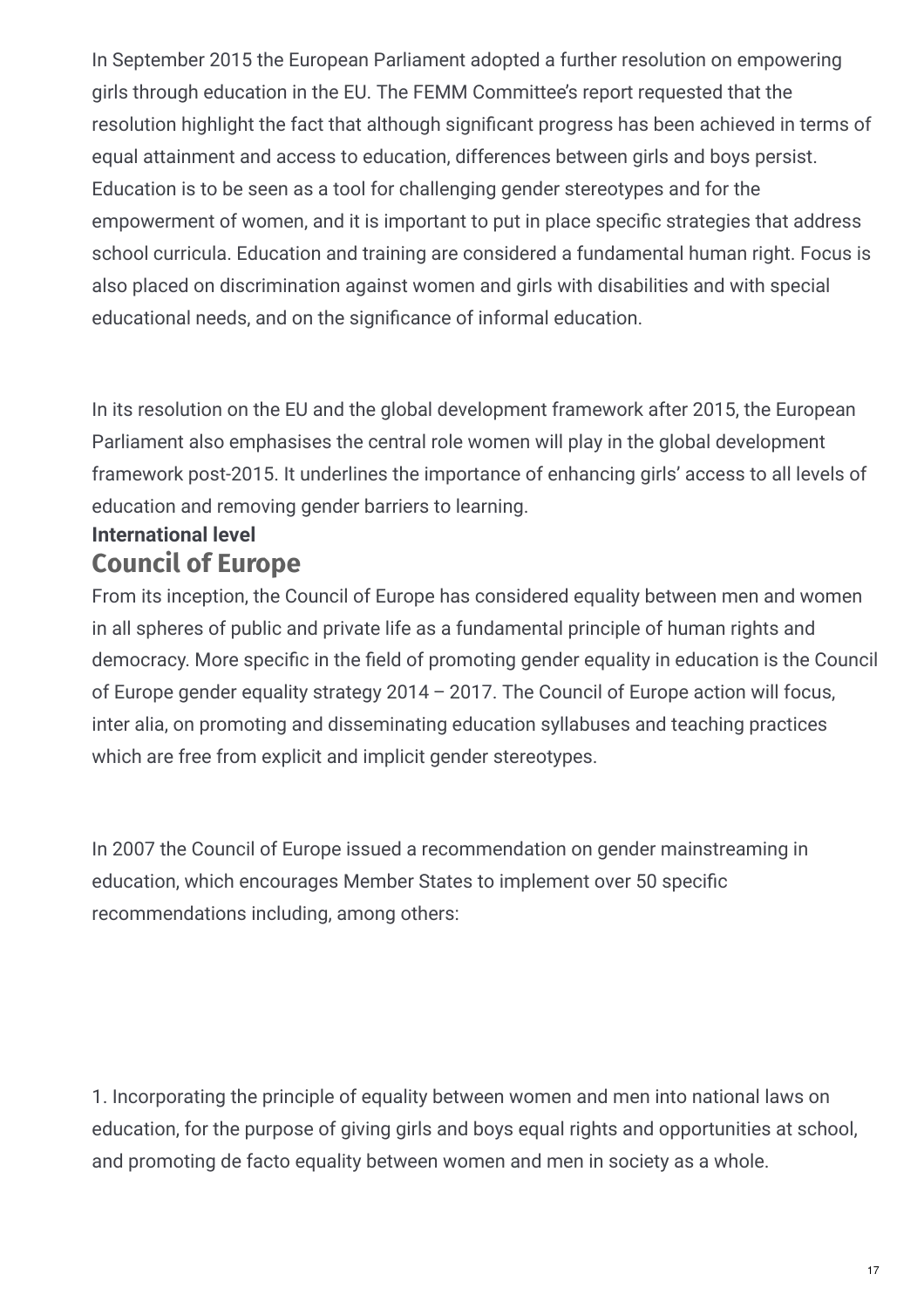6. Ensuring that the statistics produced by education ministries and authorities are broken down by sex, and published regularly.

30. Encouraging teachers to analyse, challenge and so help to eliminate sexist stereotypes and distortions that … textbooks, materials and products may convey in their content.

35. Encouraging girls and boys to explore new roles, activities and areas, and ensuring they have equal access to all parts of the curriculum and to the same learning experiences.

36. Ensuring that non-sexist language is used, and account taken of the gender dimension in teaching practice and throughout schools.

46. Raising the awareness of education staff and training them to detect, analyse, respond to, and combat all forms of sexist violence.

49. Making school principals and teachers aware of violence rooted in custom and culture, affecting either women or men, so they can analyse and act on it.

## **United Nations**

In ratifying the United Nations convention on the elimination of all forms of discrimination against women (CEDAW, 1979), states undertook, inter alia, commitments to ensure equal rights for men and women in the field of education (Article 10). This included the elimination of any stereotyped concept of the roles of men and women at all levels and in all forms of education by encouraging co-education and other types of education that will help to achieve this aim and, in particular, by the revision of textbooks and school programmes and the adaptation of teaching methods.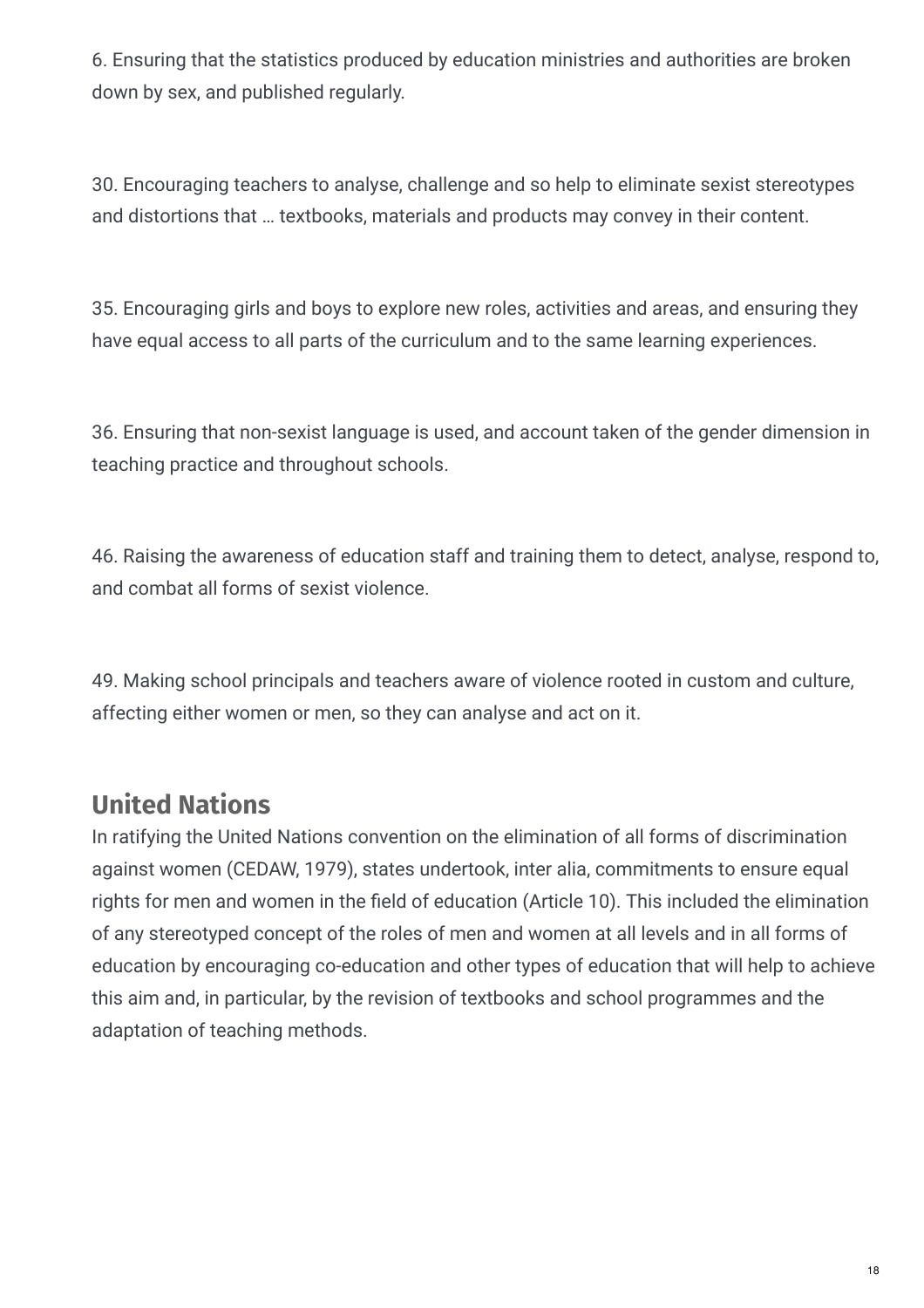Furthermore, the Beijing Declaration and Platform for Action adopted at the United Nations Fourth World Conference on Women urged governments to take action to combat the continuous discrimination against women, which still persisted across countries as they prepared to enter the twenty-first century. Strategic objective B12 of the Platform for action, ensure equal access to education, outlines a number of actions to be undertaken by governments.

Following the 1990 World Conference on Education for All, world leaders recognised the urgent priority of ensuring access to, and improving the quality of, education for girls and women and to removing every obstacle that hampers their active participation.

In 2005 the Dakar Framework for Action included among its 6 goals one on eliminating gender disparities in primary and secondary education by 2005. It includes achieving gender equality in education by 2015 with a focus on ensuring girls' full and equal access to, and achievement in basic education of good quality. The text of the Dakar Framework for Action states that gender-based discrimination remains one of the most intractable constraints to realising the right to education. Without overcoming this obstacle, education for all cannot be achieved.

In 2015, it was launched and adopted the Education Framework for Education 2030 (FFA). The FFA provides guidance to countries for the implementation of the Education 2030 agenda. It aims to mobilise all stakeholders around the ambitious education goal and targets, and proposes ways of implementing, coordinating, financing and reviewing the 2030 education agenda – globally, regionally and nationally – to guarantee equal educational opportunity for all.

Subsequently, at the United Nations Sustainable Development Summit, Member States formally adopted the 2030 agenda for sustainable development, committed "to providing inclusive and equitable quality education at all levels – early childhood, primary, secondary, tertiary, technical and vocational training", underscoring that all people "should have access to lifelong learning opportunities". The agenda comprises a set of 17 bold, global sustainable development goals (SDGs) including goal 4 on education which encapsulates the aims of Education 2030.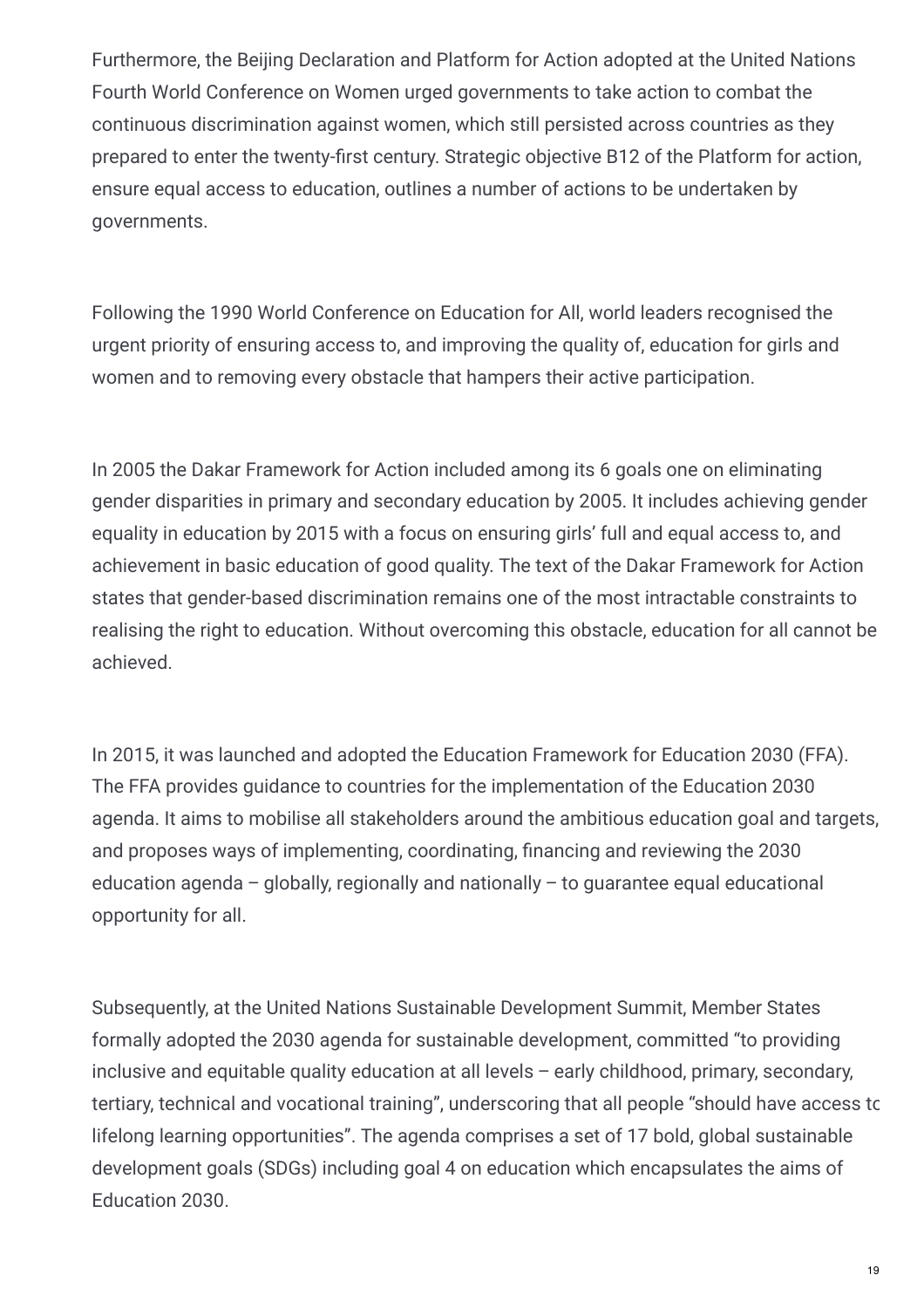Moreover, the proposed SDG5 is a standalone goal to "achieve gender equality and empower all women and girls". It addresses the issues of:

ending all forms of discrimination against all women and girls everywhere enhancing the use of enabling technologies, in particular ICT adopting and strengthening sound policies and enforceable legislation for the promotion of gender equality

the empowerment of all women and girls at all levels.

Along with the standalone goal, there is an effort to integrate gender equality concerns throughout the other priority areas and goals, such as SDG4 on ensuring "inclusive and equitable quality education and promoting lifelong learning opportunities for all". This goal includes several gender-sensitive targets related to women and girls' access to education, among which is:

4.5: By 2030, eliminate gender disparities in education and ensure equal access to all levels of education and vocational training for the vulnerable, including persons with disabilities, indigenous peoples, and children in vulnerable situations.

4.6: By 2030, ensure that all youth and a substantial proportion of adults, both men and women, achieve literacy and numeracy.

4.7: By 2030, ensure all learners acquire knowledge and skills needed to promote sustainable development, including among others through education for sustainable development and sustainable lifestyles, human rights, gender equality, promotion of a culture of peace and non-violence, global citizenship, and appreciation of cultural diversity and of culture's contribution to sustainable development.

4.8: Build and upgrade education facilities that are child, disability and gender-sensitive, and provide safe, non-violent, inclusive and effective learning environments for all.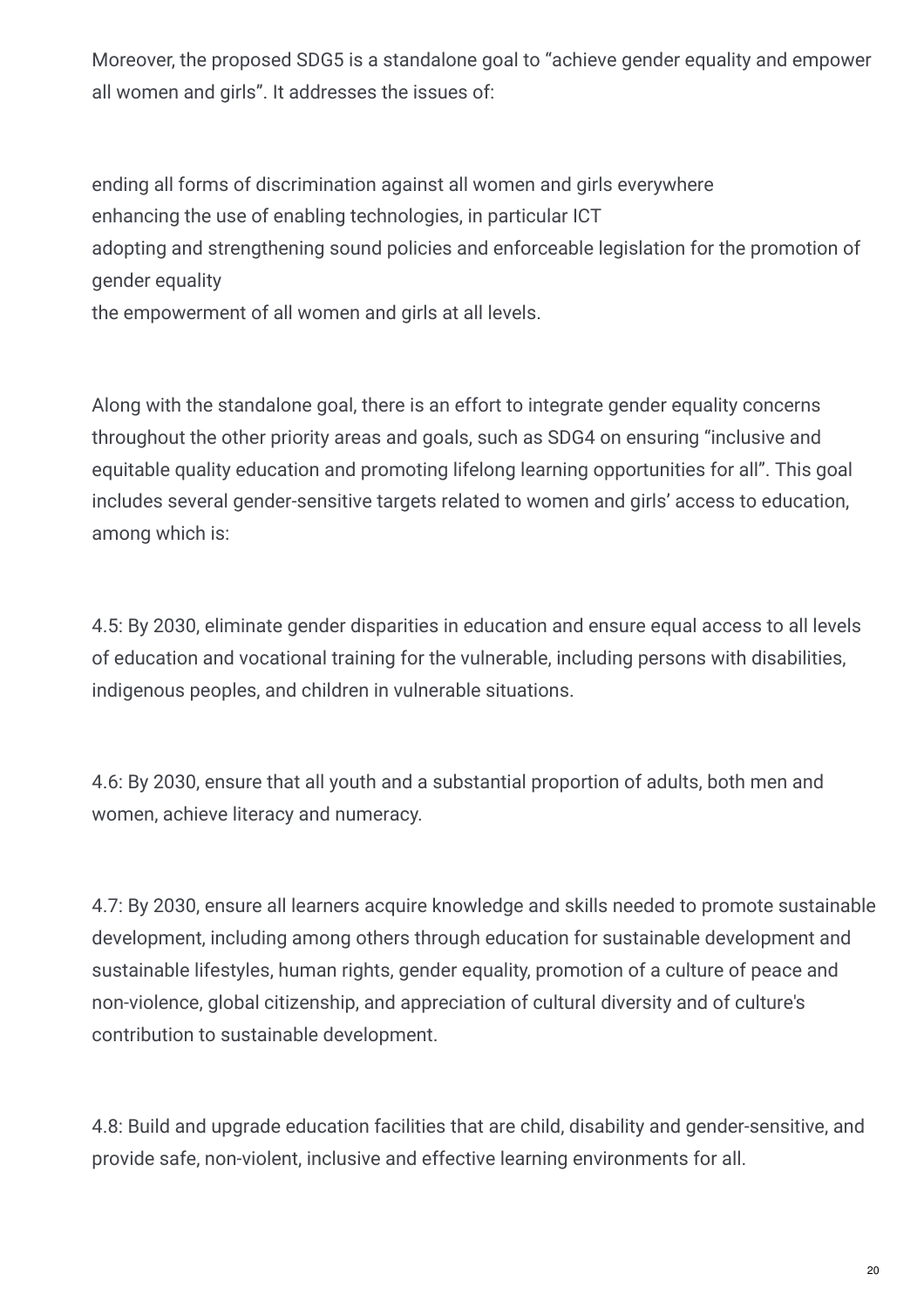The United Nations girls' education initiative (UNGEI) is a multistakeholder partnership in support of the MDGs and EFA goals on girls' education and gender equality. It is committed to (i) working towards policy impact through collective advocacy and coordinated action; (ii) improving effectiveness through knowledge exchange and sharing of evidence-based solutions; (iii) achieving results through strengthened partnerships and collaborative approaches.

# **Policy cycle in education**

## **How and when? Education, training and the integration of the gender dimension into the policy cycle**

The gender dimension can be integrated in all phases of the policy cycle. For a detailed description of how gender can be mainstreamed in each phase of the policy cycle click here.

Below, you can find useful resources and practical examples for mainstreaming gender into education and training policies. They are organised according to the most relevant phase of the policy cycle they may serve.

# **Practical examples of gender mainstreaming in education and training**

#### **Sweden**

In 2008 the Swedish government presented an ambitious gender equality programme for schools, with a budget of SEK 110 million. This programme entailed the establishment of a special gender equality committee, gender equality training measures for teachers, and measures to enhance both children's health and to attract greater numbers of male teachers. The remit of the gender equality committee included analysing gender differences in educational results and evaluating means for overcoming traditional gender roles.

The National Agency for Higher Education was also given the task of analysing gender differences in specialised study choices in teacher training. The analysis included:

reasons why more men than women choose to break off their studies in this training field the proportion of men who work as teachers on completion of their training factors that influence women's and men's study choices in teacher training. **France**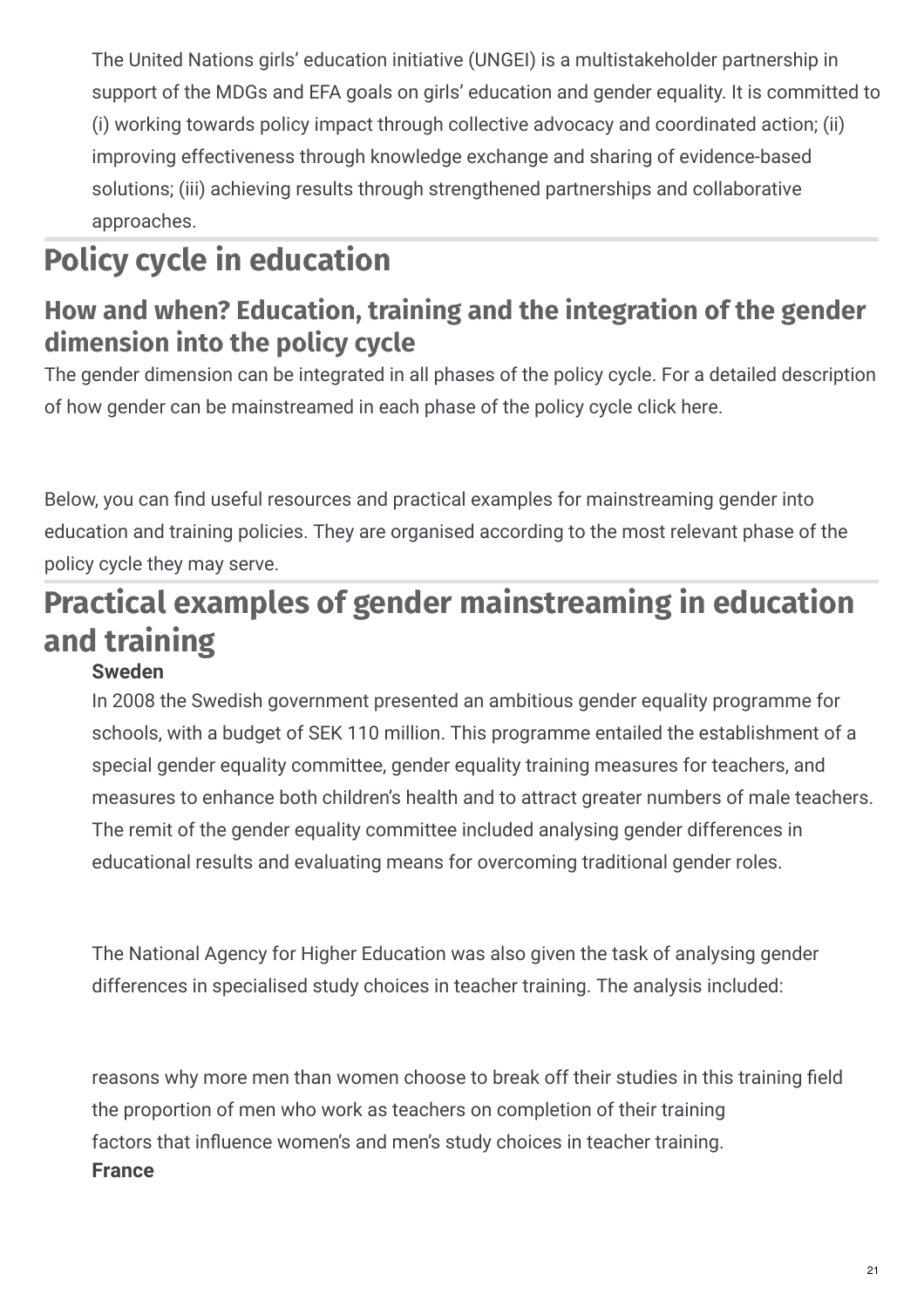In 2012 the French government engaged in a more systematic gender mainstreaming approach to be endorsed by all ministries. One of the achievements of this strategy, coordinated by the Inter-Ministry Council for Gender Equality and the Ministry of Women's Rights, consists of an inter-ministry convention for the equality between girls and boys, women and men, in the educational system (Convention interministérielle pour l'égalité entre les filles et les garçons, les femmes et les hommes dans le système éducatif, 2013 – 2018). This approach aims to achieve the following objectives:

Building and transferring a gender equality culture through mainstreaming gender equality in pedagogical programmes and curricula, and training the academic community.

Strengthening education towards gender equality and mutual respect between girls and boys, women and men. This objective is to be attained through the refined monitoring of gender-based violence at school and improved education about sexuality in order to promote equality.

Moving towards a greater gender balance in all disciplines and at all academic levels, by preventing any gender stereotype in the information given on respective curricula and disciplines, and actively fostering female participation in ICT and MST.

This strategy is to be implemented by 4 ministries in charge of different components of the educational system, including the Ministry of Education, the Ministry of Higher Education and Research, the Ministry of Employment, Lifelong Learning and Social Dialogue, and the Ministry of Agriculture. It is monitored by the Ministry of Women's Rights.

## **Timeline**

The key milestones of the EU education and training policy are presented below.

## The European action scheme

Launch of the European action scheme for the mobility of university students (Erasmus).

1987 - 1987

## Council Directive 89/48/EEC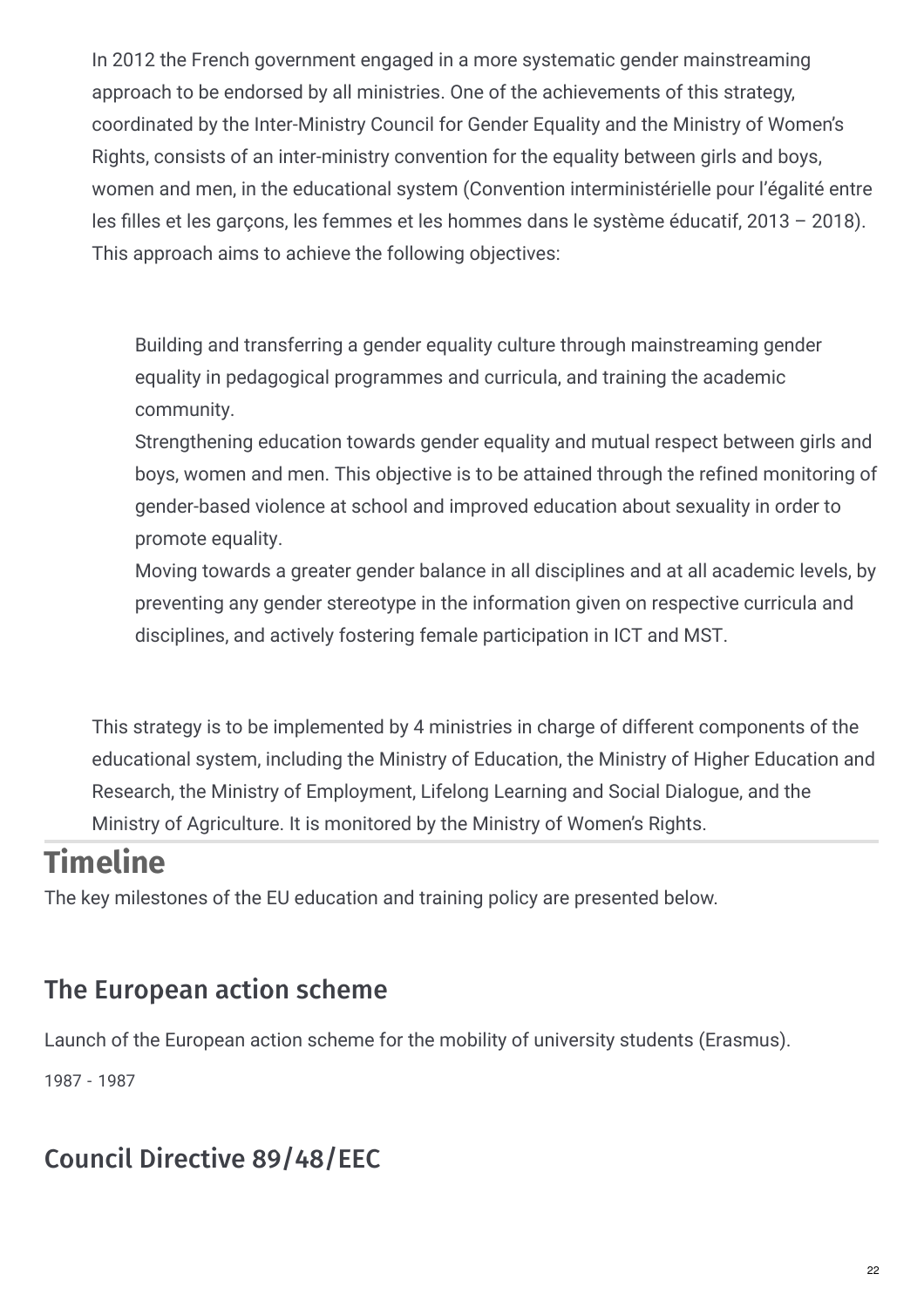Council Directive 89/48/EEC of 21 December 1988 on a general system for the recognition of higher education diplomas awarded on completion of professional education and training of at least three years' duration (ECTS). Read it [here](http://eur-lex.europa.eu/LexUriServ/LexUriServ.do?uri=CELEX:31989L0048:EN:HTML).

1988 - 1988

### The Maastricht Treaty

The Maastricht Treaty anchored educational policy in articles 149 and 150 of the Treaty of the European Union and thus a legal basis for general and vocational education. Read it [here](http://eur-lex.europa.eu/legal-content/EN/TXT/HTML/?uri=URISERV:xy0026&from=EN). 1992 - 1992

## White Paper

White Paper on Teaching and learning: towards the learning society (COM [1995] 590). Read it [here](http://europa.eu/documents/comm/white_papers/pdf/com95_590_en.pdf).

1995 - 1995

#### Bologna Conference

Launch of the process aiming at the creation of a European higher education area – EHEA.

1999 - 1999

## Lisbon Strategy

Lisbon Strategy objective of increasing gender balance among people learning MST. Read it [here](http://recwowe.vitamib.com/publications-1/webdocuments/official-european-documents/ ploneexfile.2009-08-31.9257030935/attachment_download/file). 2000 - 2000

## European benchmarks in education and training

Communication from the Commission of 20 November 2002 on European benchmarks in education and training: Follow-up to the Lisbon European Council COM(2002) 629 final. Read it [here](http://eur-lex.europa.eu/legal-content/EN/TXT/?uri=URISERV:c11064).

2002 - 2002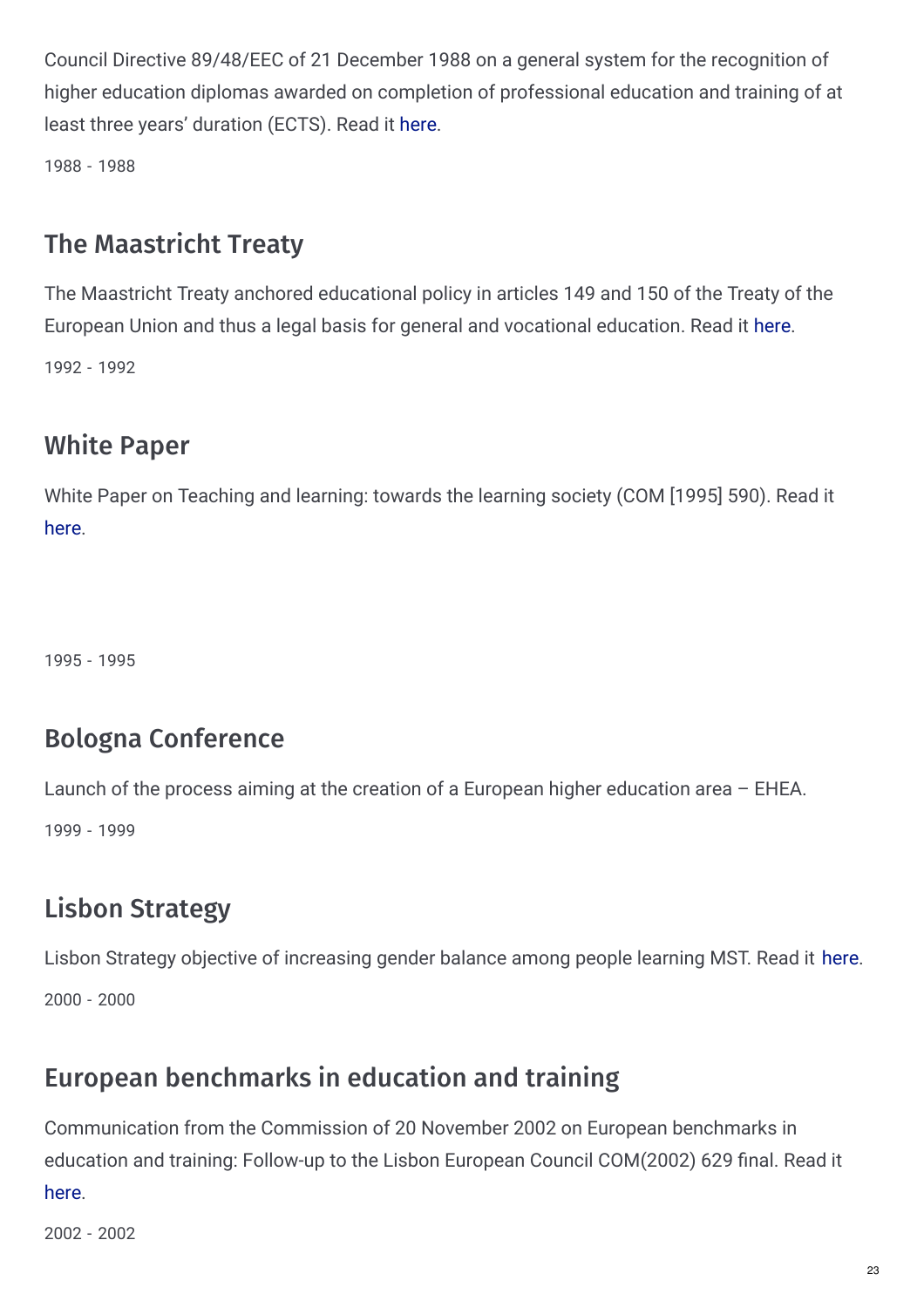## Copenhagen Declaration

Copenhagen Declaration to improve transparency of qualifications and competences of European workers as well as at the maintenance of voluntary minimal quality standards in vocational education and training.Read it [here](http://ec.europa.eu/education/copenhagen/copenahagen_declaration_en.pdf).

2002 - 2002

## Recommendation for lifelong learning

Recommendation of the European Parliament and of the Council on key competences for lifelong learning. Read it [here](http://eur-lex.europa.eu/LexUriServ/LexUriServ.do?uri=OJ:L:2006:394:0010:0018:en:PDF).

2006 - 2006

## Council Conclusions

Council Conclusions of 12 May 2009 on a strategic framework for European cooperation in education and training (ET 2020) [Official Journal C 119 of 28.5.2009]. Read it [here](http://eur-lex.europa.eu/legal-content/EN/TXT/?uri=URISERV:ef0016).

2009 - 2009

## Europe 2020

Europe 2020 targets of reducing school dropout rates below 10% and achieving at least 40% of 30 to 34-year-olds completing third-level education. Read it [here](http://ec.europa.eu/europe2020/targets/eu-targets/index_en.htm).

2010 - 2010

#### Erasmus+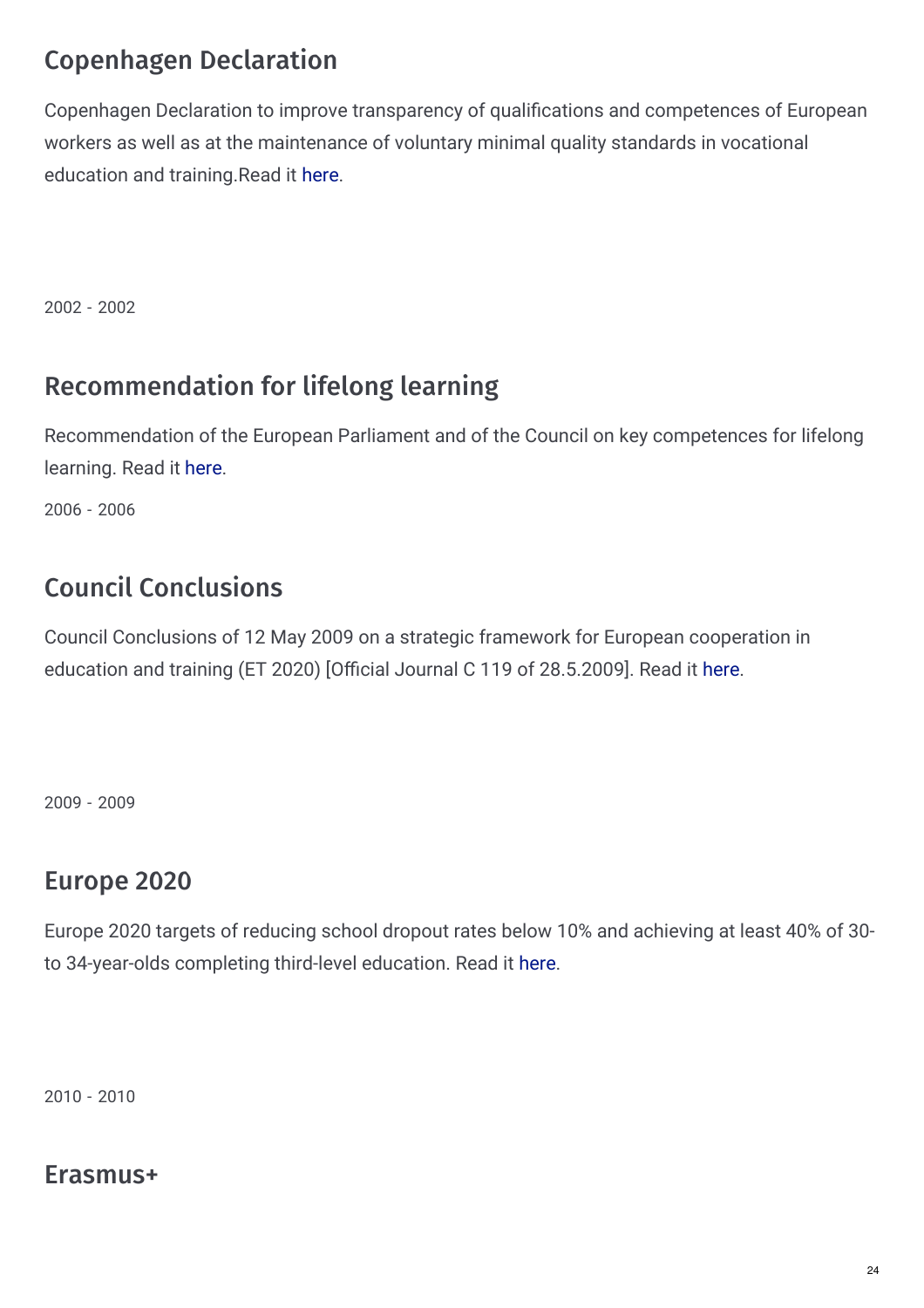Regulation of the European Parliament and of the Council establishing Erasmus+, the Union programme for education, training, youth and sport. Read it [here](http://ec.europa.eu/programmes/erasmus-plus/documents/erasmus-plus-legal-base_en.pdf).

2011 - 2011

## **Current policy priorities at EU level**

The overarching policy priorities of EU policy for education and learning can be summarised as follows:

making lifelong learning and mobility a reality improving the quality and efficiency of education and training at any stage from early education to high education and training promoting equity, social cohesion and active citizenship enhancing creativity and innovation at all levels of education and training.

#### **Early education**

#### **Improving the quality of preschool services**

For early childhood education, the European Commission has set out the priority of improving access to and the quality of services from birth to the start of compulsory schooling. By 2020 at least 95% of preschool children aged four years or older should participate in early childhood education.

### **Primary and secondary education**

#### **Enhancing basic skills to support smart and inclusive growth (target of 15%)**

The [Europe](http://eur-lex.europa.eu/LexUriServ/LexUriServ.do?uri=COM:2010:2020:FIN:EN:HTML) 2020 strategic agenda aims at promoting smart, sustainable and inclusive growth. Literacy, numeracy and building basic skills in science and technology are key elements. In 2010, EU ministers set out an agenda for European policy cooperation on basic skills and a working group on MST was set up with a particular emphasis on low-achievers.

In this area, the target is to reduce the rate of young people (15 years old) who are not equipped with the necessary basic skills (literacy, [mathematics,](http://www.oecd.org/pisa/pisaproducts/PIF-2014-gender-international-version.pdf) science and technology) from 20% to 15% (measured by the PISA tests).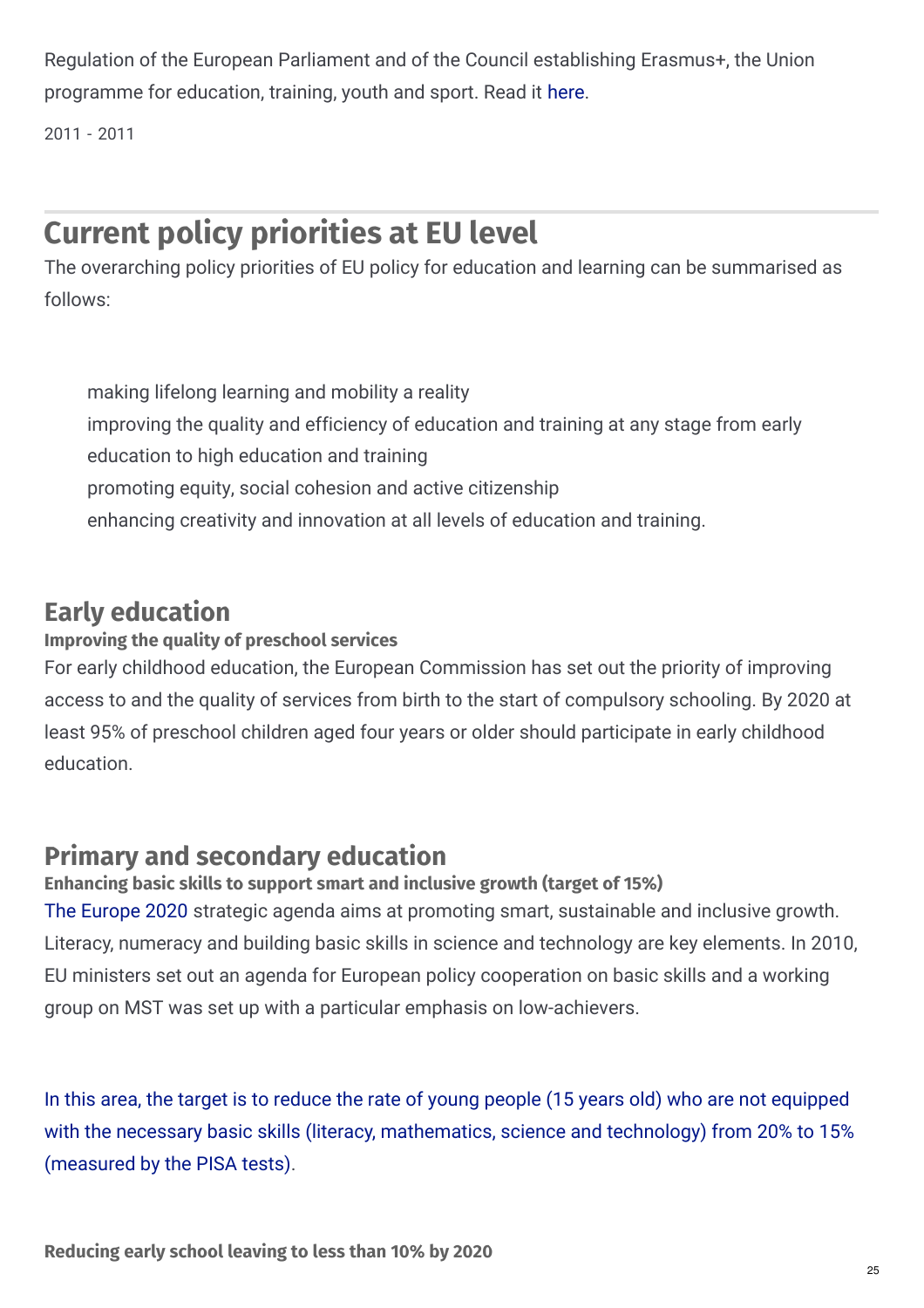Since early school leaving is directly correlated with [unemployment,](https://ec.europa.eu/eurostat/statistics-explained/index.php/Early_leavers_from_education_and_training) social exclusion and poverty, EU Member States have committed to reducing the average proportion of early school leavers among young people aged  $18 - 24$  (13.5% in 2011) to less than 10% by 2020. In 2010 they established a common framework for comprehensive and evidence-based policies to tackle early school leaving.

### **Higher education**

#### **Broadening the access to higher education and reducing dropout rates**

As part of the Europe 2020 strategy, EU Member States have agreed to set a target of 40% of those aged  $30 - 34$  to achieve a higher education qualification (or equivalent) by 2020. In order to achieve this EU level target, Member States have set their own national targets to be reached by 2020.

#### **Raise the proportion of students completing study or training abroad to 20%**

EU ministers agreed to double the proportion of students who study abroad by 2020, bringing this rate to 20%. To achieve this aim, they made support for mobility a core focus of [Erasmus+](http://ec.europa.eu/programmes/erasmus-plus/index_en.htm) (2014 – 2020), which has been granted €14.7 billion.

#### **Focusing the Bologna process on mobility, employability and quality**

The Bologna process supports the modernisation of education and training systems to make sure these meet the needs of a changing labour market, as the proportion of jobs requiring high skills grows. As it primarily consists of strengthening quality assurance and the mutual recognition of qualifications across the EU, the Bologna process also aims at enhancing mobility.

**Lifelong learning and training**

Raising the participation of adults in lifelong learning from 9% (2012) to 15% in 2020.

This objective has been set as part of the Europe 2020 strategy, and is to be monitored through the indicators set to support its [implementation.](https://ec.europa.eu/eurostat/statistics-explained/index.php?title=Archive:Smarter,_greener,_more_inclusive_-_indicators_to_support_the_Europe_2020_strategy)

**Ensuring the validation of non-formal and informal learning for the youth sector** This objective was set in the Council [recommendation](https://eur-lex.europa.eu/LexUriServ/LexUriServ.do?uri=OJ:C:2012:398:0001:0005:EN:PDF) on the validation of non-formal and informal learning of 20 December 2012.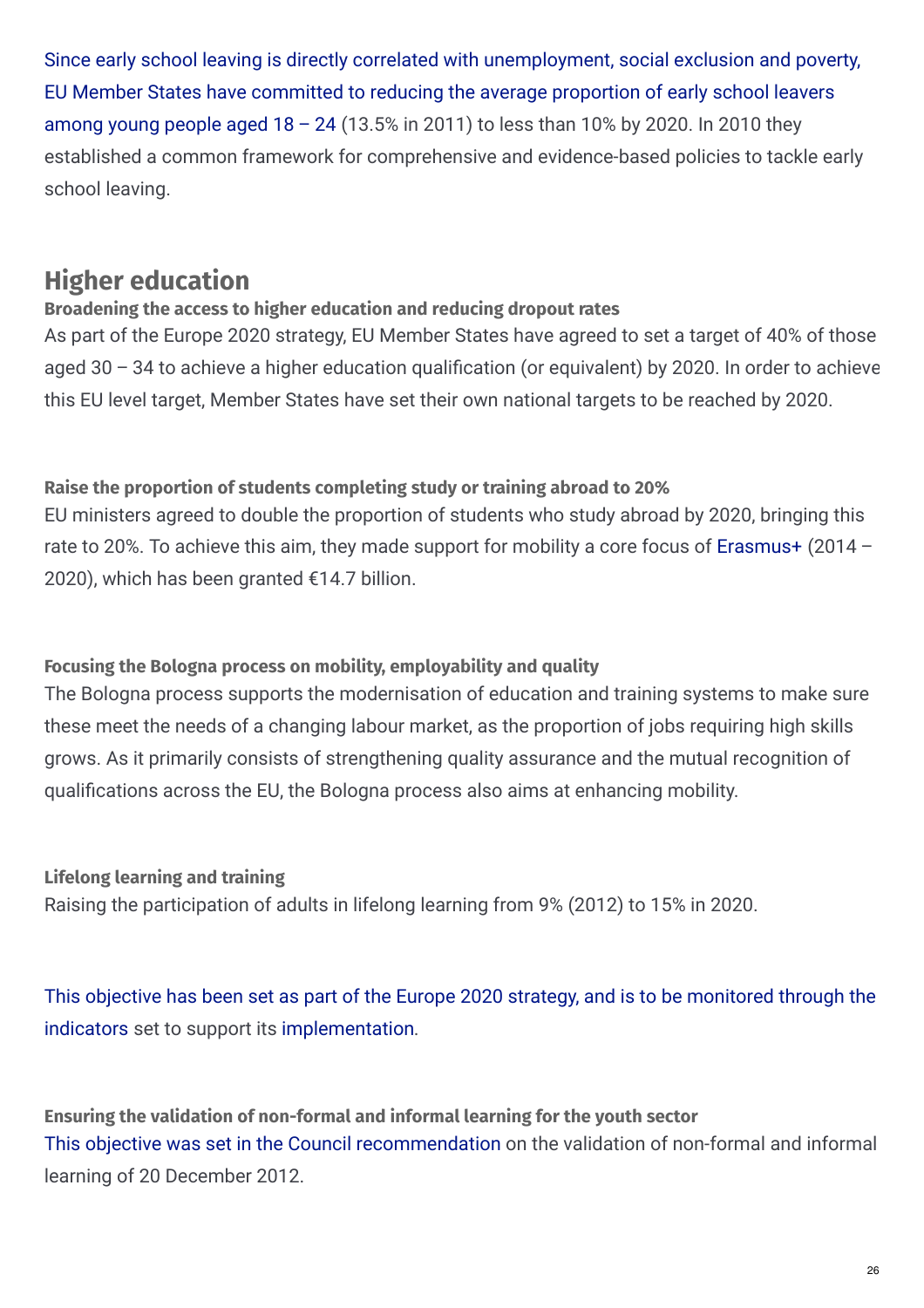### **Want to know more?**

#### **Selected policy documents relevant to education and training**

Council Directive 89/48/EEC of 21 December 1988 on a general system for the recognition of higher education diplomas awarded on completion of [professional](http://eur-lex.europa.eu/LexUriServ/LexUriServ.do?uri=CELEX%3A31989L0048%3AEN%3AHTML) education and training of at least 3 years' duration (ECTS).

[Communication](http://europa.eu/legislation_summaries/education_training_youth/general_framework/c11064_en.htm) from the Commission of 20 November 2002 on European benchmarks in education and training: Follow-up to the Lisbon European Council COM(2002) 629 final.

[Recommendation](http://eur-lex.europa.eu/LexUriServ/LexUriServ.do?uri=OJ%3AL%3A2006%3A394%3A0010%3A0018%3Aen%3APDF) of the European Parliament and of the Council on key competences for lifelong learning.

Council [Conclusions](https://www.google.fr/url?sa=t&rct=j&q=&esrc=s&source=web&cd=3&cad=rja&ved=0CD8QFjAC&url=http%3A//europa.eu/legislation_summaries/education_training_youth/general_framework/ef0016_en.htm&ei=DeroUonYKeP1ygPH8oGQCw&usg=AFQjCNG9qMSn8FKj6y2-OckPsZITRZo5gQ&bvm=bv.60157871%2Cd.bGQ) of 12 May 2009 on a strategic framework for European cooperation in education and training (ET 2020) [Official Journal C 119 of 28.5.2009]

Regulation of the European Parliament and of the Council [establishing](https://eur-lex.europa.eu/legal-content/EN/TXT/?uri=CELEX%3A32013R1288) ERASMUS+, the Union programme for education, training, youth and sport (2011)

European Commission, Draft 2015 Joint report of the Council and the Commission on the [implementation](https://ec.europa.eu/assets/eac/education/documents/et-2020-draft-joint-report-408-2015_en.pdf) of the strategic framework for European cooperation in education and training (ET2020). New priorities for European cooperation in education and training

#### **Gender equality relevant policy documents**

Council of Europe recommendation [CM/Rec\(2007\)13](https://wcd.coe.int/ViewDoc.jsp?id=1194631&Site=COE) of the Committee of Ministers to Member States on gender mainstreaming in education

Strategy for equality [between](http://ec.europa.eu/justice/gender-equality/files/strategy_equality_women_men_en.pdf) women and men (2010 – 2015)

The EU strategy for equality [between](http://www.europarl.europa.eu/sides/getDoc.do?pubRef=-//EP//NONSGML TA P8-TA-2015-0218 0 DOC PDF V0//EN) women and men post 2015

EU plan of action on gender equality and women's [empowerment](http://register.consilium.europa.eu/doc/srv?l=EN&f=ST 7261 2010 INIT) in development  $(2010 - 2015)$ 

European Parliament Resolution on educational discrimination against young women and girls [\(2006/2135\(INI\)\)](http://www.europarl.europa.eu/sides/getDoc.do?pubRef=-//EP//NONSGML TA P6-TA-2007-0021 0 DOC PDF V0//EN)

[Recommendation](https://wcd.coe.int/ViewDoc.jsp?id=1194631&Site=CM) CM/Rec(2007)13 of the Committee of Ministers to Member States on gender mainstreaming in education

European Parliament Resolution of 12 March 2013 on eliminating gender stereotypes in the EU [\(2012/2116\(INI\)\)](http://www.europarl.europa.eu/sides/getDoc.do?pubRef=-//EP//NONSGML TA P7-TA-2013-0074 0 DOC PDF V0//EN)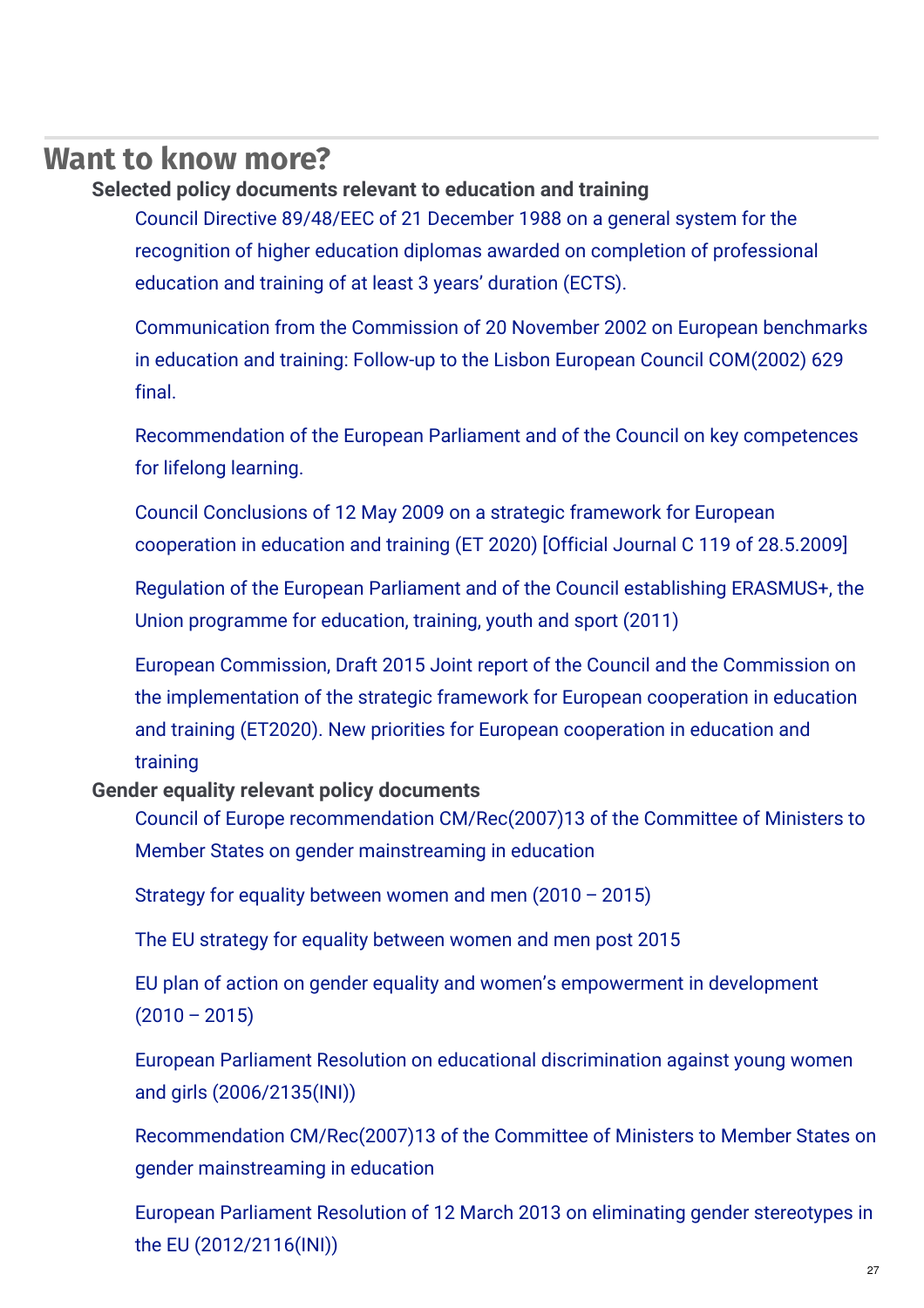European Parliament Resolution on empowering girls through education in the EU [\(2014/2250\(INI\)\)](http://www.europarl.europa.eu/sides/getDoc.do?pubRef=-//EP//NONSGML%2BCOMPARL%2BPE-554.814%2B01%2BDOC%2BPDF%2BV0//EN)

Report to the European Parliament on eliminating gender stereotypes in the EU [\(2012/2116\(INI\)\)](http://www.europarl.europa.eu/sides/getDoc.do?pubRef=-//EP//NONSGML REPORT A7-2012-0401 0 DOC PDF V0//EN)

**Selected references of studies on gender issues in education and training** Duru-Bellat, M, 'La [Reproduction](http://www.cairn.info/revue-travail-genre-et-societes-2008-1-page-131.htm) des rapports sociaux de sexe: quelle place pour l'institution scolaire'. Travail, genre et sociétés, 19, 2008, pp. 131 – 149.

Darmody, M. and Smyth, E., Gender and Subject Choice. Liffey Press and ESRI, 2005, Dublin.

Elwood, J., 'Gender and achievement: What have exams got to do with it?' Oxford Review of Education, 31 (3), 2005, pp. 373 – 393.

European Commission (Expert group on gender, social inclusion and employment) Gender inequalities in the risks of poverty and social exclusion for [disadvantaged](https://www.escholar.manchester.ac.uk/api/datastream?publicationPid=uk-ac-man-scw%3A5b151&datastreamId=FULL-TEXT.PDF) groups in thirty European countries. Office for Official Publications of the European Communit

European Commission, (Nesse Network of Experts gender, education and [employment\).](http://www.nesse.fr/nesse/activities/reports/activities/reports/gender-report-pdf) Gendered imperatives and their implications for women and men lessons from research for policy makers, European Commission, 2009, Brussels.

European Commission, DG Education and Culture, Socrates Grundtvig programme, GeCel project. Eurydice, Gender differences in educational outcomes. Study on the measures taken and the current situation in Europe. Education, Audiovisual and Culture Executiv

Frances, B., 'Gender and education', in N. Lawson and K. Spours (eds.), Education for the Good Society, 2011, Compass, London.

Gordon, T., 'Girls in education: Citizenship, agency and emotions'. Gender and Education, 18 (1), 2006, pp.  $11 - 15$ .

Grundtvig Programme, Project no 225577CP1-2005-ESG11(2006). Dialogue between the genders. Gender Training in Europe, research report.

Maxwell, C. et al., Freedom to achieve. Preventing violence, promoting equality. A wholeschool approach. [Womankind](https://www.academia.edu/1397008/Preventing_violence_promoting_equality_a_whole_school_approach) Worldwide, 2010, Institute of Education, University of London, UK.

Díaz, A. R. and Morales, P. A., Género y la formación del [profesorado](https://www.researchgate.net/publication/47868518_Genero_y_la_formacion_del_profesorado_en_los_estudios_de_Educacion_Infantil) en los estudios de Educación Infantil, REIFOP 27 11 (3), 2008.